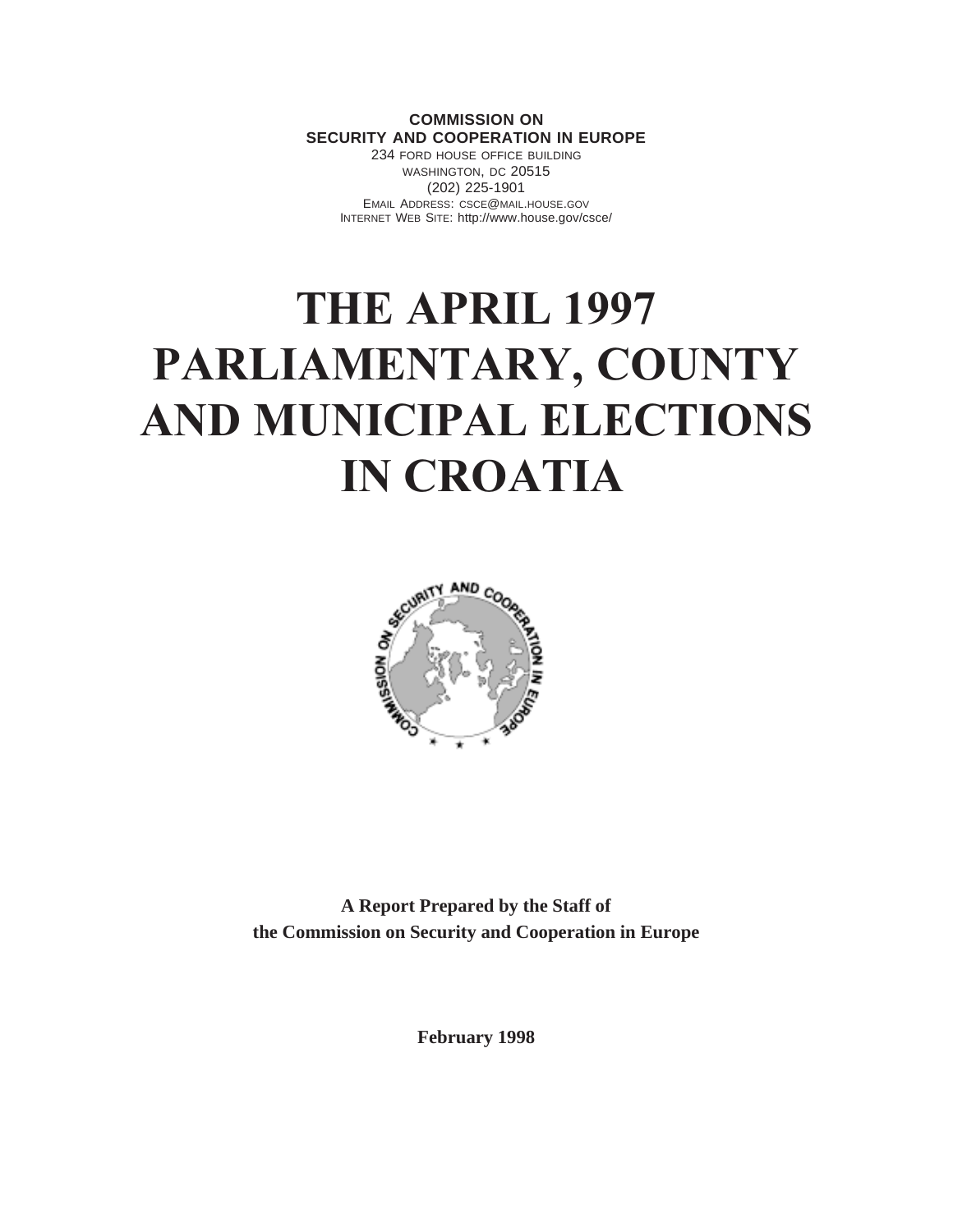# **Commission on Security and Cooperation in Europe 234 Ford House Office Building Washington, DC 20515-6460 (202) 225-1901 csce@mail.house.gov http://www.house.gov/csce/**

ALFONSE D'AMATO, New York, *Chairman* CHRISTOPHER H. SMITH, New Jersey, *Co-Chairman*

FRANK R. WOLF, *Virginia* SPENCER ABRAHAM, *Michigan* MATT SALMON, *Arizona* CONRAD BURNS, *Montana* JON CHRISTENSEN, *Nebraska* OLYMPIA SNOWE, *Maine* STENY H. HOYER, *Maryland* FRANK R. LAUTENBERG, *New Jersey* EDWARD J. MARKEY, *Massachusetts* HARRY REID, *Nevada* BENJAMIN L. CARDIN, *Maryland* BOB GRAHAM, *Florida* LOUISE MCINTOSH SLAUGHTER, *New York* RUSSELL D. FEINGOLD, *Wisconsin*

JOHN EDWARD PORTER, *Illinois* BEN NIGHTHORSE CAMPBELL, *Colorado*

## **Executive Branch**

HON. JOHN H. F. SHATTUCK, *Department of State* VACANT, *Department of Defense* VACANT, *Department of Commerce*

#### **Professional Staff**

\_\_\_\_\_\_\_\_\_\_\_\_\_\_\_\_\_\_\_\_\_\_\_\_

MICHAEL R. HATHAWAY, *Chief of Staff* DOROTHY DOUGLAS TAFT, *Deputy Chief of Staff* E. WAYNE MERRY, *Senior Advisor*

MARIA COLL, *Office Administrator* OREST DEYCHAKIWSKY, *Staff Advisor* JOHN FINERTY, *Staff Advisor* CHADWICK R. GORE, *Communications Director* ROBERT HAND, *Staff Advisor* JANICE HELWIG, *Staff Advisor (Vienna)* MARLENE KAUFMANN, *Counsel for International Trade* SANDY LIST, *GPO Liaison* KAREN S. LORD, *Counsel for Freedom of Religion* RONALD MCNAMARA, *Staff Advisor* MICHAEL OCHS, *Staff Advisor* ERIKA B. SCHLAGER, *Counsel for International Law*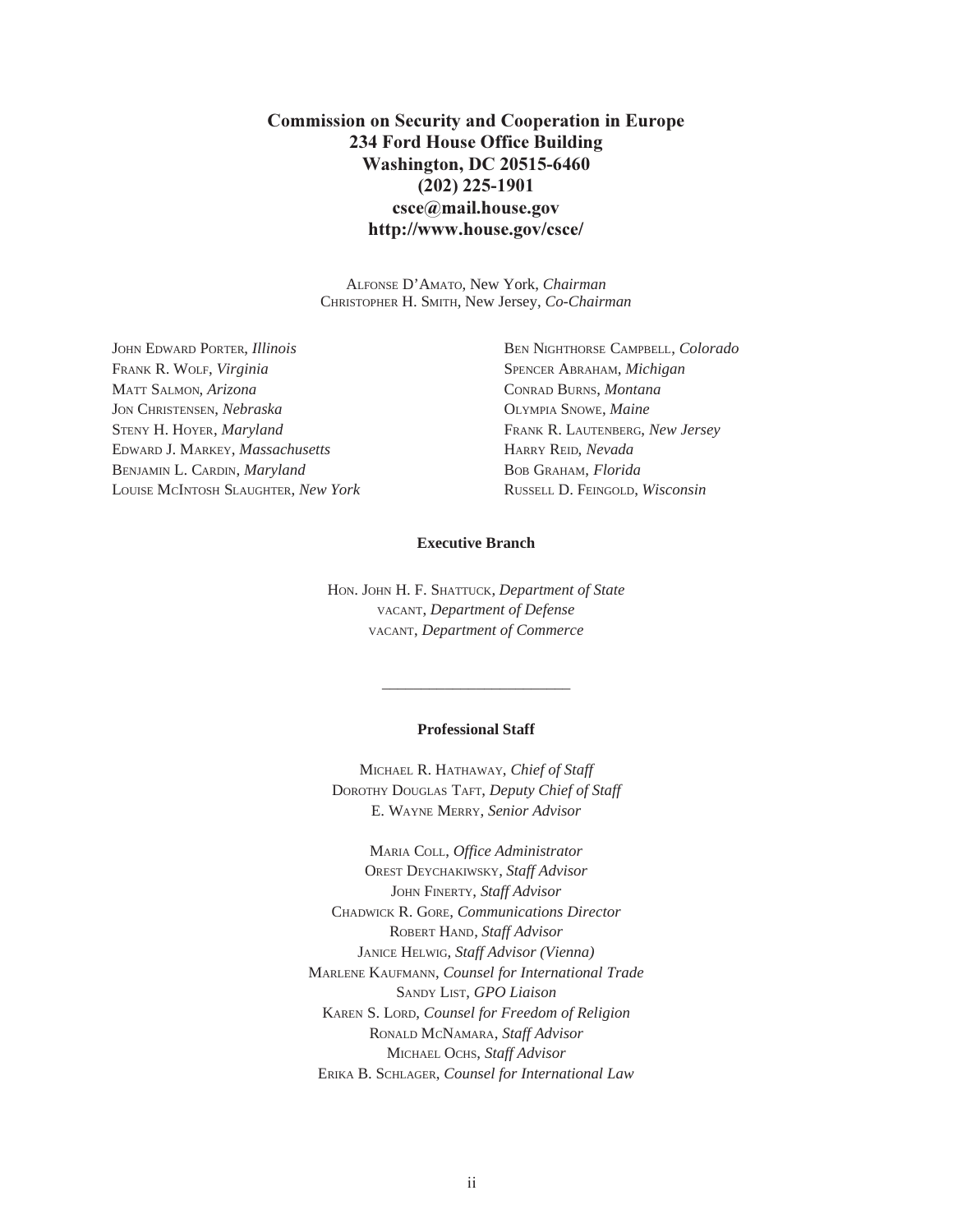## **ABOUT THE ORGANIZATION (OSCE)**

The Conference on Security and Cooperation in Europe, also known as the Helsinki process, traces its origin to the signing of the Helsinki Final Act in Finland on August 1, 1975, by the leaders of 33 European countries, the United States and Canada. Since then, its membership has expanded to 55, reflecting the breakup of the Soviet Union, Czechoslovakia, and Yugoslavia. (The Federal Republic of Yugoslavia, Serbia and Montenegro, has been suspended since 1992, leaving the number of countries fully participating at 54.) As of January 1, 1995, the formal name of the Helsinki process was changed to the Organization for Security and Cooperation in Europe (OSCE).

The OSCE is engaged in standard setting in fields including military security, economic and environmental cooperation, and human rights and humanitarian concerns. In addition, it undertakes a variety of preventive diplomacy initiatives designed to prevent, manage and resolve conflict within and among the participating States.

The OSCE has its main office in Vienna, Austria, where weekly meetings of permanent representatives are held. In addition, specialized seminars and meetings are convened in various locations and periodic consultations among Senior Officials, Ministers and Heads of State or Government are held.

## **ABOUT THE COMMISSION (CSCE)**

The Commission on Security and Cooperation in Europe (CSCE), also known as the Helsinki Commission, is a U.S. Government agency created in 1976 to monitor and encourage compliance with the agreements of the OSCE.

The Commission consists of nine members from the U.S. House of Representatives, nine members from the U.S. Senate, and one member each from the Departments of State, Defense and Commerce. The positions of Chair and Co-Chair are shared by the House and Senate and rotate every two years, when a new Congress convenes. A professional staff of approximately 15 persons assists the Commissioners in their work.

To fulfill its mandate, the Commission gathers and disseminates information on Helsinkirelated topics both to the U.S. Congress and the public by convening hearings, issuing reports reflecting the views of the Commission and/or its staff, and providing information about the activities of the Helsinki process and events in OSCE participating States.

At the same time, the Commission contributes its views to the general formulation of U.S. policy on the OSCE and takes part in its execution, including through Member and staff participation on U.S. Delegations to OSCE meetings as well as on certain OSCE bodies. Members of the Commission have regular contact with parliamentarians, government officials, representatives of non-governmental organizations, and private individuals from OSCE participating States.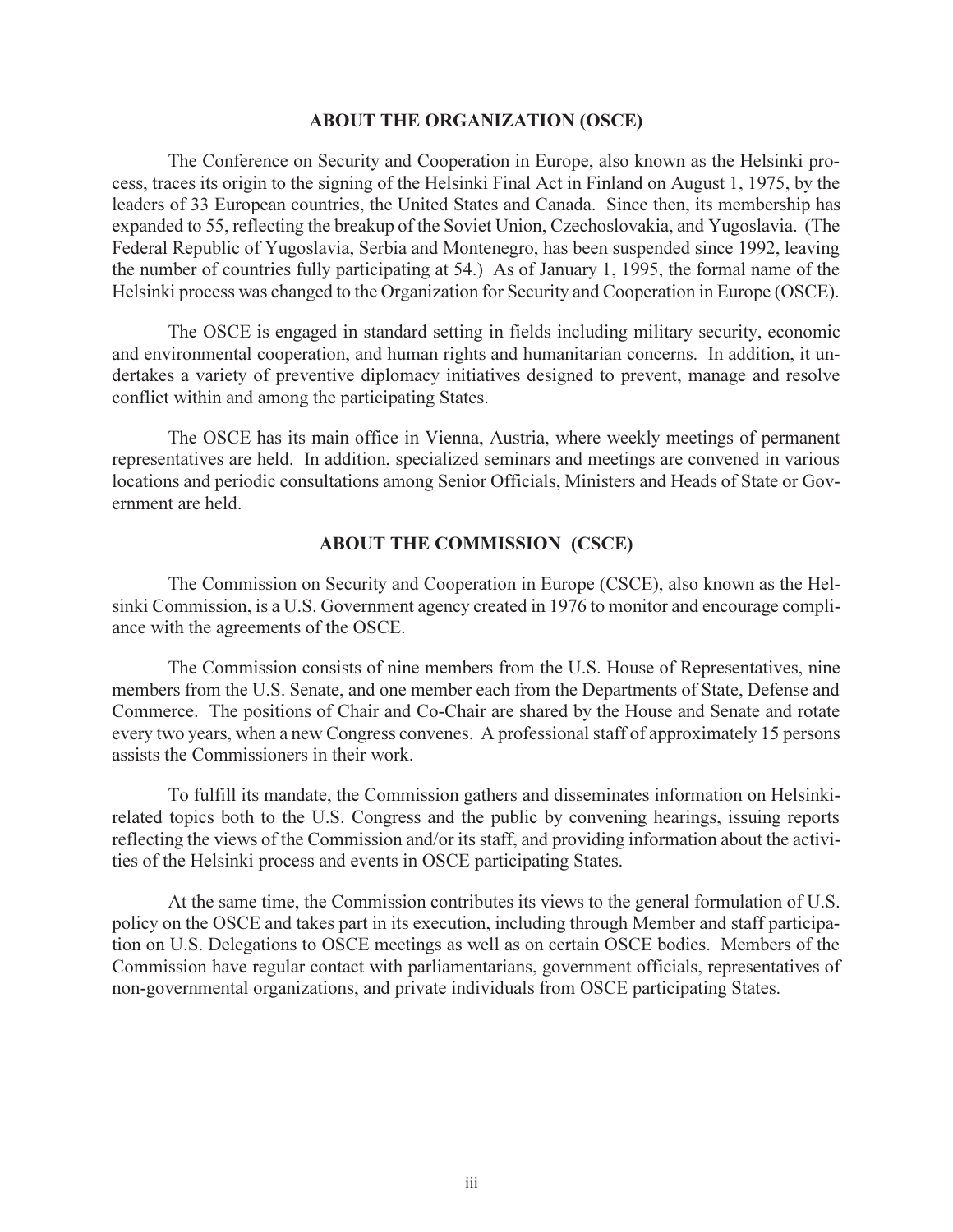# **CONTENTS**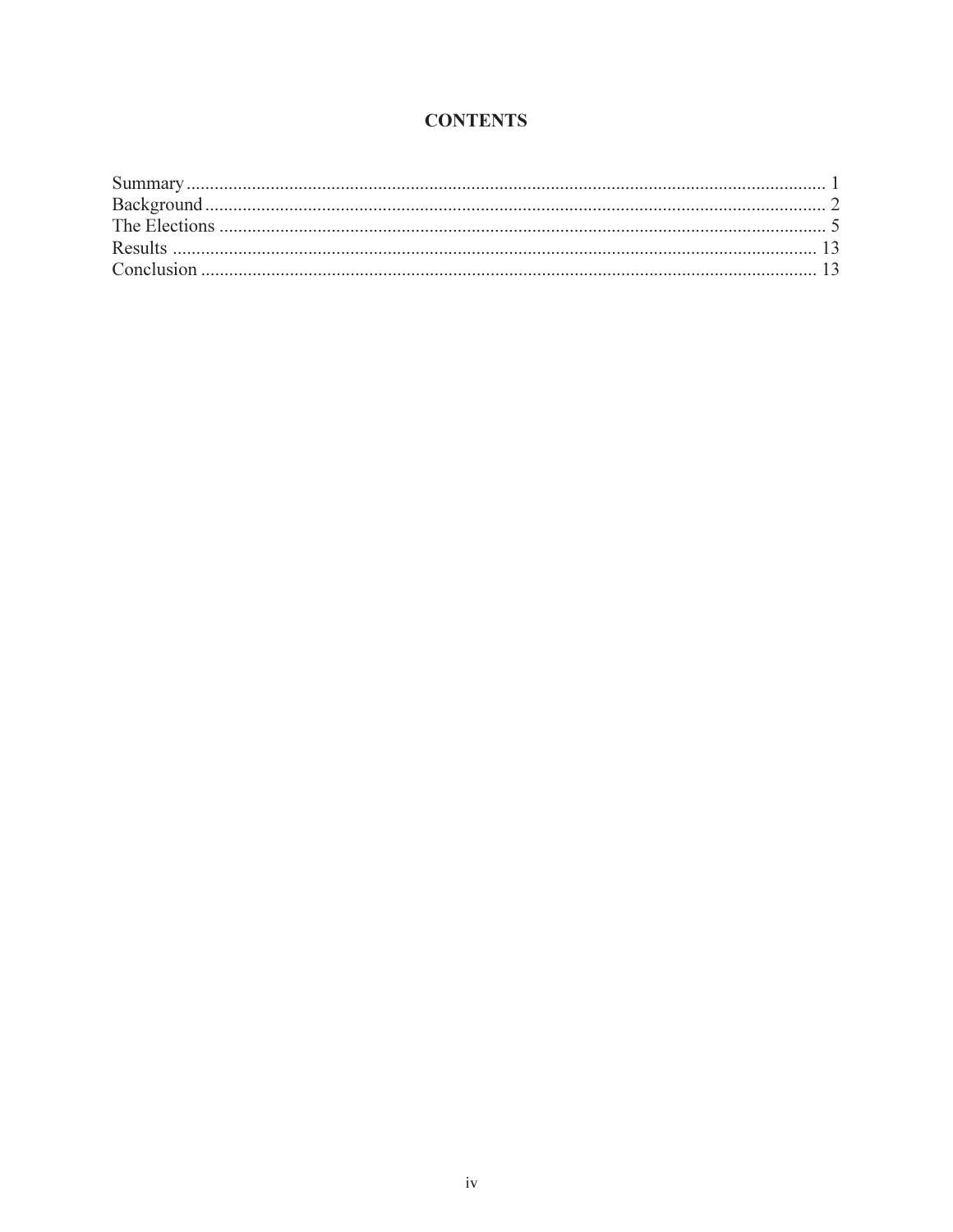## **SUMMARY**

On April 13, 1997, Croatia held its fifth set of elections since political pluralism was introduced in the former Yugoslav republic in 1989, and the fourth since achieving independent statehood in 1991. These were the first elections, however, held throughout the entire country in 7 years, signaling Croatia's normalization after years of conflict, displacement and uncertainty. Seats were contested for the upper chamber House of Counties of the parliament, or Sabor, and for municipal and county councils.

The very holding of elections in Eastern Slavonia-the one region forcibly taken by Serb militants in 1991 and yet to be reintegrated into the country—produced positive signs for reintegration through peaceful means and without another tragic mass exodus of ethnic Serbs. The results countrywide set the stage for presidential elections later in the year, and indicate Croatia's overall political trends as the country moves beyond the turmoil associated with Yugoslavia's violent disintegration, including the massive displacement of the population as territory was taken in 1991 and then retaken in 1995. The turmoil served to narrow the country's overall political spectrum with a nationalist tinge, and the ruling Croatian Democratic Union (HDZ) has relied on this situation to enhance its power. The fundamental question now is whether the party will accept defeat at the ballot box if the support of the population shifts as priorities change.

As with previous elections in Croatia, the degree to which these elections could be considered free and fair was limited by the clear bias of the state-run broadcast media in its news coverage and by the effect of regular attempts to limit the diversity of the print media. Some administrative decisions regarding the elections seemed to be designed to benefit the ruling party, although the nature of these elections precluded the blatant stretching of what is legally permissible which had been evident in earlier elections. One decision prevented a domestic, civic-oriented non-governmental organization (NGO) from observing the polling, even from outside the confines of the polling station. People were generally permitted to vote freely and privately throughout Croatia on election day, except in Eastern Slavonia. There, a surprisingly strong turnout combined with the inadequate delivery of ballots and documents to polling stations, among other problems, causing the voting to be extended for an extra day.

While there were some improvements over prior elections, these elections fell short of Croatia's potential, especially as the country should now move more rapidly toward democracy. As more critical elections approach, it remains unclear whether the Croatian authorities will permit elections that could be considered free and fair if the result threatens their rule. The HDZ did retain its comfortable majority in the House of Counties and won most of the county and town councils, but opposition coalitions won outright, or at least enough to challenge the HDZ, in some of the bigger cities. The results in Eastern Slavonia, meanwhile, produced victories for a Serb coalition in just over one third of the municipalities, with the HDZ taking the remainder, a fairly predictable result that advances the issue of the region's reintegration into the rest of Croatia. Croatia's willingness to reconcile with its Serb population and to respect the human rights of its members, however, remains an open question.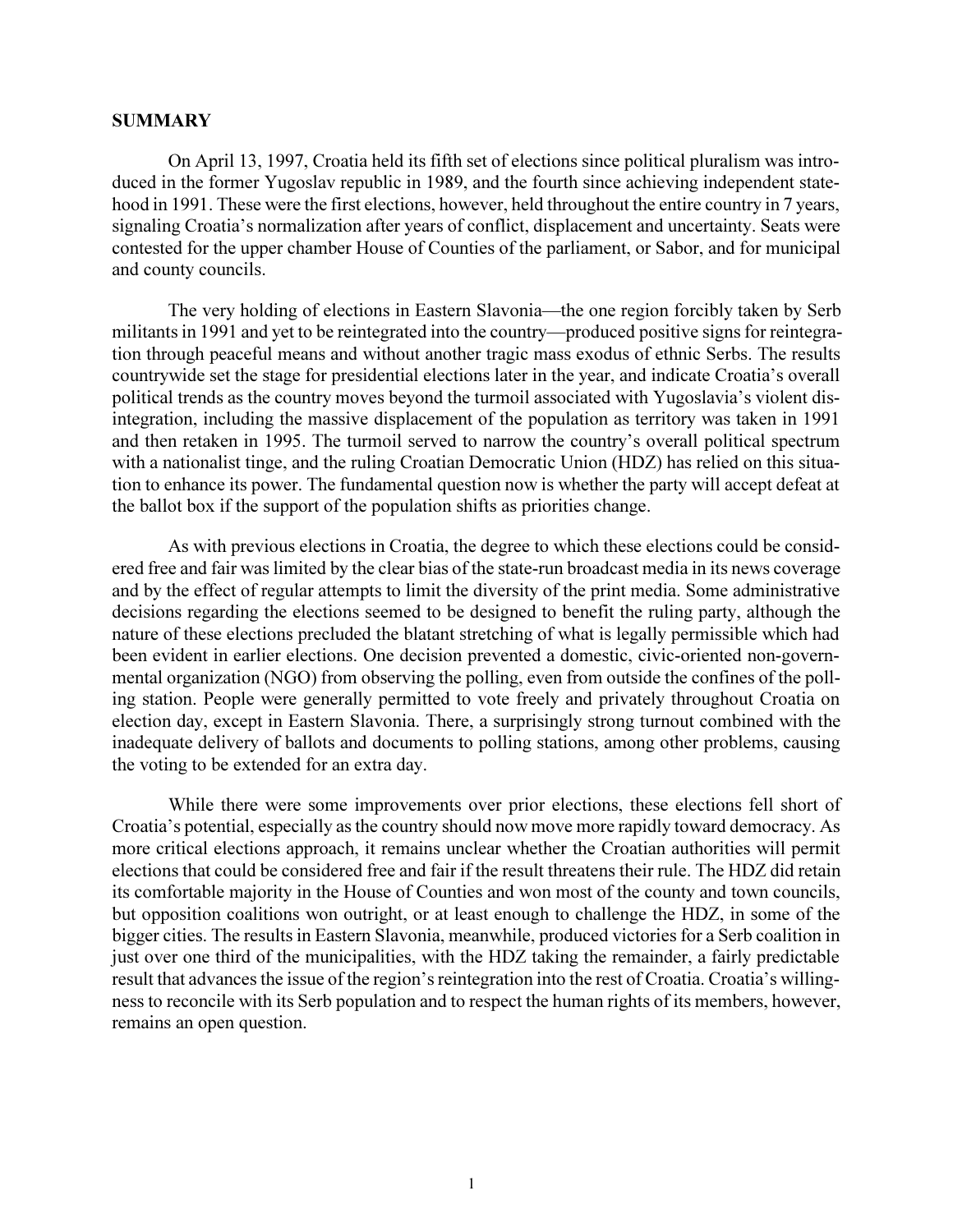## **BACKGROUND**

As political pluralism swept the Communist world of East-Central Europe in the late 1980s, Yugoslavia's six republics each held their own first multi-party elections in 1990, with results that doomed their federation. Perceiving itself to be more like Slovenia to the north, Croatia is prosperous and western-oriented relative to the republics and provinces to the south and came to resent its confinement in a Yugoslav state since 1918. Again like Slovenia, it voted in a new, nationalist leaders who moved toward confederation and, failing to achieve that, independence in 1991. President Franjo Tudjman and his ruling Croatian Democratic Union (HDZ) undertook to remove Yugoslav authority from the republic and, in so doing, largely ignored the sensitivities within Croatia's sizable Serb community,<sup>1</sup> where the traumas of victimization at the hands of Croatian fascists during World War II were still very much alive. This situation permitted the President of Yugoslavia's largest republic, Slobodan Milosevic of Serbia, to instigate a conflict combining his Serb nationalist supporters with harder-line Communists intent on preserving the federation. This conflict began in the second half of 1991, using Croatia's declaration of independence as a pretext,<sup>2</sup> during which nearly 9,000 persons were killed and another 400,000 displaced as one quarter of Croatian territory was seized by Serb militants with the active support of the Yugoslav military.

From early 1992 until mid-1995, the occupied regions of Croatia remained outside of Zagreb's control as U.N. peacekeeping efforts<sup>3</sup> kept a relative peace but failed to return what had been taken by force. Frustration over the timid U.N. attempts to compel militant Serb cooperation was not limited to just those Croats who were displaced. A fairly nationalistic, and certainly anti-Yugoslav, polity developed in Croatia as a result, to the detriment of those opposition parties which would otherwise prefer a more politically liberal agenda. Meanwhile, the Serbian orchestrators turned the conflict toward Bosnia-Herzegovina with even greater ferocity. Croatian policy, which the Bosnian Croats residing in western Herzegovina generally followed, fluctuated between joining Bosnia's attempt to stop militant Serbs and accepting hundreds of thousands of Bosnian refugees on the one hand, and cooperating with Serbia and its militants in dividing Bosnia-Herzegovina along ethnic lines on the other.

Intervention by the United States in early 1994, mostly of a political nature but with a limited military effort through NATO against Bosnian Serb militants, halted the war between Bosnian forces and militant Croats. Croatia's policy turned to retaking its own Serb-occupied areas, which it did militarily with relative ease in May and August 1995. The Serb population was coerced by its own leadership to flee en masse to Serb-occupied Bosnia, Serbia or the still-occupied eastern Slavonian region of Croatia, although harassment by vengeful Croats as they departed, with the tacit support if not involvement of the military, and the subsequent looting and burning of property,

<sup>&</sup>lt;sup>1</sup> Almost 600,000 persons, or 12 percent of Croatia's total population, according to the 1991 census. While spread throughout the republic, and consisting of many who came during the Communist period since World War II, this community had concentrations, though not necessarily the majority of local populations, in the "Krajina" region with the fortress city of Knin as its center, as well as in parts of western and eastern Slavonia.

 $2^2$  Slovenia actually led the way in declaring independence at the same time, but that republic's final confrontation with Yugoslav authority was brief and with relatively few casualties.

<sup>&</sup>lt;sup>3</sup> Known first as the U.N. Protection Force (UNPROFOR), which actually was deployed in Bosnia-Herzegovina and Macedonia as well. In early 1995, the deployments were separated, creating the U.N. Restoration Operation in Croatia (UNCRO) with a new mandate that focused more heavily on the occupied areas borders with Serb-occupied regions of Bosnia-Herzegovina and with Serbia itself.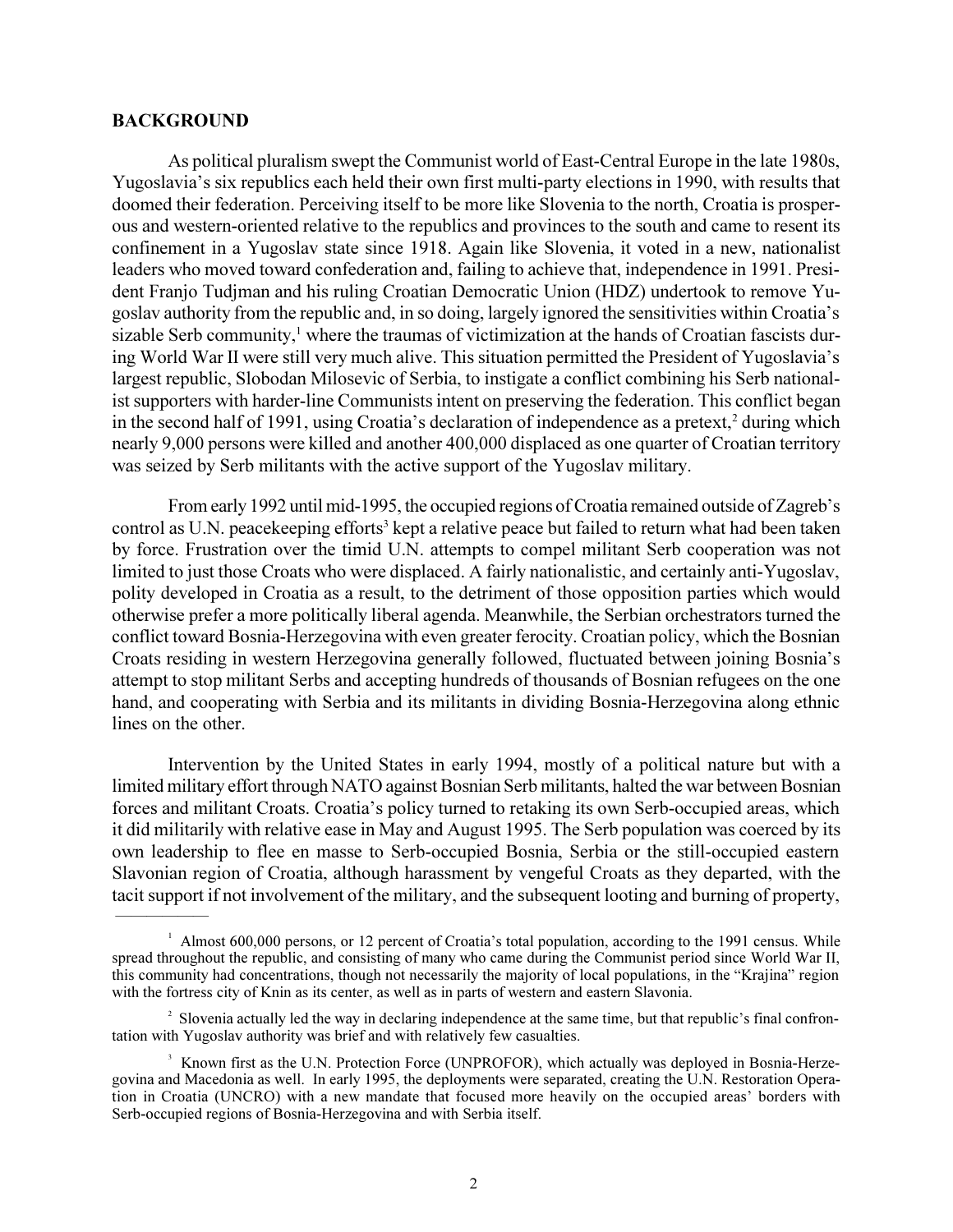gave credibility to Serb propaganda. In all, the 1995 exodus included between 150,000 and 200,000 Serbs, about 60,000 of whom settled in Eastern Slavonia and largely took the houses of the more than 70,000 Croats and others displaced by the conflict in 1991.<sup>4</sup> Croatia's military effort created momentum for a joint Bosnian-Croat push which retook significant portions of Serb-occupied Bosnia. Combined with robust NATO air strikes against them, the Bosnian Serb militants that seemed invincible only months earlier were forced to accept their losses and a settlement negotiated for them by Serbian President Milosevic in late 1995 that is popularly known as the Dayton Agreement.<sup>5</sup>

Croatia's first elections as an independent state were held in the context of these dramatic events. Those for the House of Representatives, and the first direct elections for President, were scheduled for August 1992 in order to capitalize on the nationalist sentiment in the months following the war and the recently won recognition as an independent state. The highly unusual timing of elections at the height of summer and the shortest campaign period legally possible reflected the HDZ's clear attempt to take every advantage. While every party in power has the right to seek advantages within the confines of the law, it must also be acknowledged that doing so in this case is not conducive to the healthy public debate of a campaign which is important in a developing democracy. Moreover, there were more blatant problems in terms of overt favoritism toward the HDZ in state-run television and radio, and the lack of transparency in the electoral system. In addition, while Croatia was complying with promises to grant Serbs and other minority groups representation in parliament, the granting of formal residency and citizenship in the newly independent state, while bureaucratically slow all around, seemed particularly difficult for non-Croats, many of whom were unable to vote as a result. In any event, HDZ power was enhanced by the results.<sup>6</sup> The first elections for the House of Counties in February 1993, this time scheduled to follow the popular first attempt to retake territory, <sup>7</sup> also produced an HDZ majority, but local elections produced some victories for candidates from other political parties.

The October 1995 elections for the House of Representatives similarly were called in the immediate aftermath of changed circumstances, namely the retaking of most occupied territory. Problems from 1992 which remained were the limited transparency of the electoral system, to the detriment of confidence in the process and in the media, where broadcast media remained biased and some of the more critical newspapers had been brought under HDZ control under the guise of privatization. The HDZ also had the ability to use billboards during the campaign, while opposition parties had to scramble to keep their posters on the top of endless layers covering walls and trees. There was no presidential race, but the ballot for proportional party seating listed Franjo Tudjman as the head of the HDZ, another manipulation that is not necessarily wrong but nevertheless de-

 $\overline{\phantom{a}}$ 

<sup>4</sup> A few Serbs did remain in Croatia, mostly elderly persons, some of whom were harassed and even killed as Croats returned to the area.

<sup>&</sup>lt;sup>5</sup> The agreement was negotiated at Wright-Patterson Air Force Base in Dayton, Ohio, and was formally brought into effect when signed by Bosnian President Alija Izetbegovic, Croatian President Franjo Tudjman and Serbian President Slobodan Milosevic in Paris, France on December 14, 1995.

<sup>6</sup> For greater details on these elections, see: Commission on Security and Cooperation in Europe, *Presidential and Parliamentary Elections in an Independent Croatia*, August 1992.

<sup>&</sup>lt;sup>7</sup> In January 1993, a Croatian offensive sought to retake the areas around Maslenica bridge near Zadar, and the Peruca dam to the south.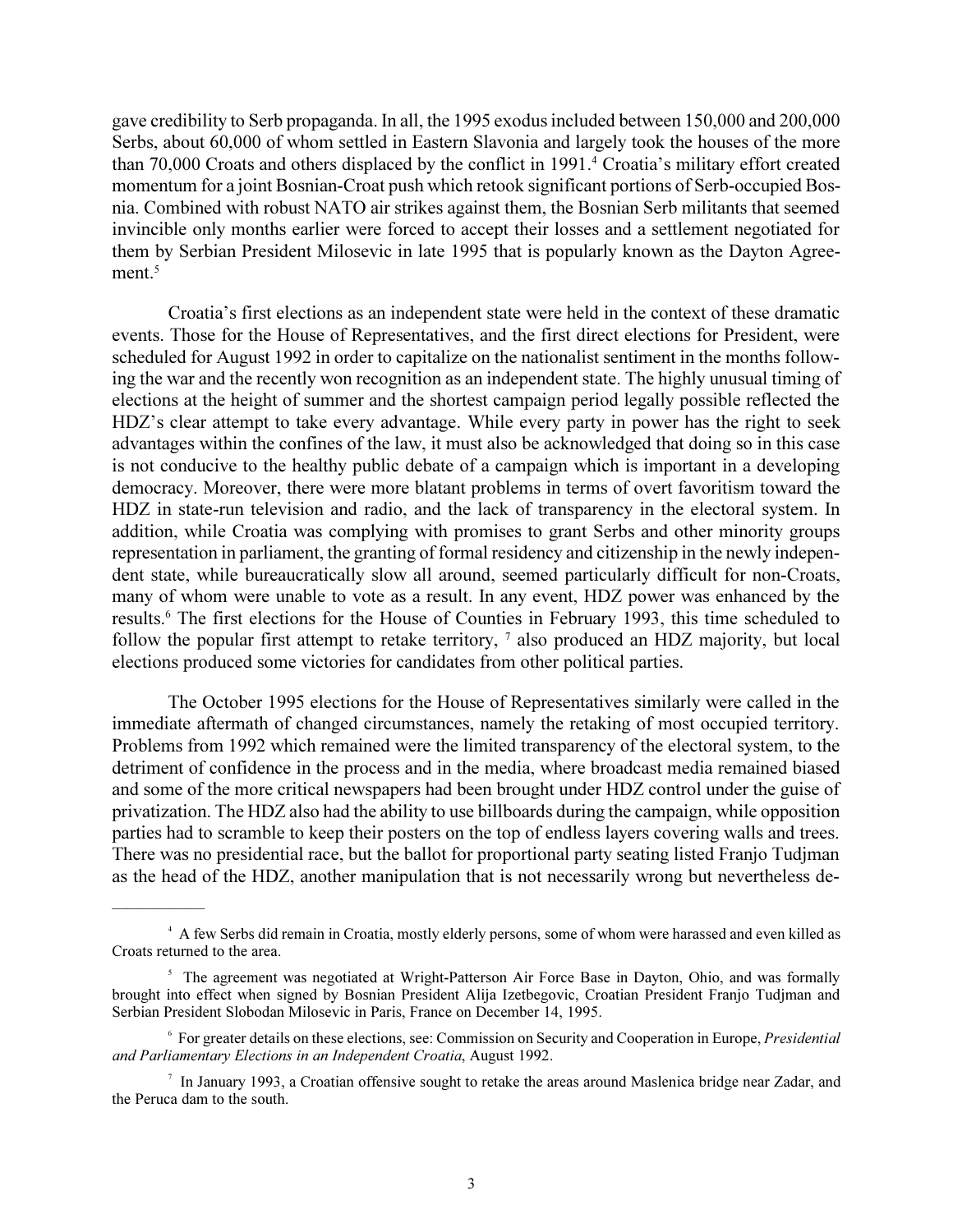signed to maximize the ruling party's chances. Similarly, while the massive Serb exodus was used as a pretext to cut that community's number of designated seats, 12 new seats—almost one-tenth of the chamber—were set aside for Croatia's "diaspora," which in effect granted voting rights to Bosnia's Croat population. While the intent—to gain 12 additional seats for the HDZ—was successful, in effect this also swayed the loyalties of people who were actually citizens of a neighboring country. While overall HDZ control of the parliament was further strengthened, the party fell just short of the two-thirds majority needed to make constitutional changes alone, and the HDZ was surprised by the result of an election for Zagreb's city council, in which other parties together won a majority of the council seats.<sup>8</sup> Subsequent efforts to install a new mayor were stymied by President Tudjman on four occasions,<sup>9</sup> and the Constitutional Court blocked his efforts to dissolve the council, leaving the political struggle in deadlock.

Shortly after the October 1995 elections, negotiations commenced leading to the Dayton Agreement formally settling the Bosnian conflict. Efforts were underway at the same time to resolve the situation in Eastern Slavonia. Local Serb leaders, calculating that Serbia would not defend them if Croatia resorted to retaking the territory by force, were more cooperative, and Croatian authorities found their interests in a gradual but certain agreement to the region's reintegration and the return of the displaced population.<sup>10</sup> The result was the Erdut, or Basic Agreement on Eastern Slavonia, Baranja, and Western Sirmium,<sup>11</sup> adopted by the local Serb leadership and the Croatian Government under the mediating efforts of U.S. Ambassador to Croatia Peter Galbraith and U.N. mediator Thorvald Stoltenberg. With agreement of the Security Council in January 1996, a U.N. Transitional Administration for Eastern Slavonia (UNTAES) was established to be led by Jacques Klein, an American, who in effect runs the region. With the deployment of about 5,000 peacekeeping troops, the region was demilitarized, and limited crossings to and from the rest of Croatia were developed. Part of the U.N. mandate is to oversee local elections, which gave added impetus to scheduling similar elections throughout the rest of Croatia. The UNTAES mandate was for 1 year, but, in November 1996, was extended for another 6 months, with an additional 6 months to complete its withdrawal.

While there have been problems, a settlement regarding Eastern Slavonia that could be implemented fully without a conflict or a mass exodus and humanitarian crisis as was experienced elsewhere in Croatia and in Bosnia-Herzegovina. In addition to developing links, including a highly successful market, between the administered area and the rest of Croatia, as well as cooperative

 $\overline{\phantom{a}}$ 

<sup>&</sup>lt;sup>8</sup> For more on these elections and the context in which they were held, see: Commission on Security and Cooperation in Europe, *1995 Parliamentary Elections in Croatia,* February 1996, and OSCE Parliamentary Assembly, *Report on the Elections to the House of Representatives in the Republic of Croatia*, November 1995.

<sup>&</sup>lt;sup>9</sup> The President of the Republic does have legal authority to reject the nominee for the capital city's mayor.

<sup>&</sup>lt;sup>10</sup> The pre-war population of Eastern Slavonia was about 194,000, 44 percent of whom were Croats, 33 percent Serbs, and the remaining 21 percent Hungarians, Slovaks, Ruthenians, Yugoslavs and others. Today, the number of persons displaced from the region stands at about 80,000, while the population inside the region is generally believed to be about 140,000, almost evenly divided between Serbs originally residing there and Serbs who fled the retaking of the Krajina region previously held by militant Serbs.

<sup>&</sup>lt;sup>11</sup> Erdut is a small town in Eastern Slavonia just across the Danube from Serbia. Baranja and Western Sirmium are regions within Eastern Slavonia which, for the purposes of this report, are considered part of Eastern Slavonia. Croatian officials will often use "Danubian region" to describe Eastern Slavonia, in order to stress the artificial and temporary existence of the region as a distinct political entity.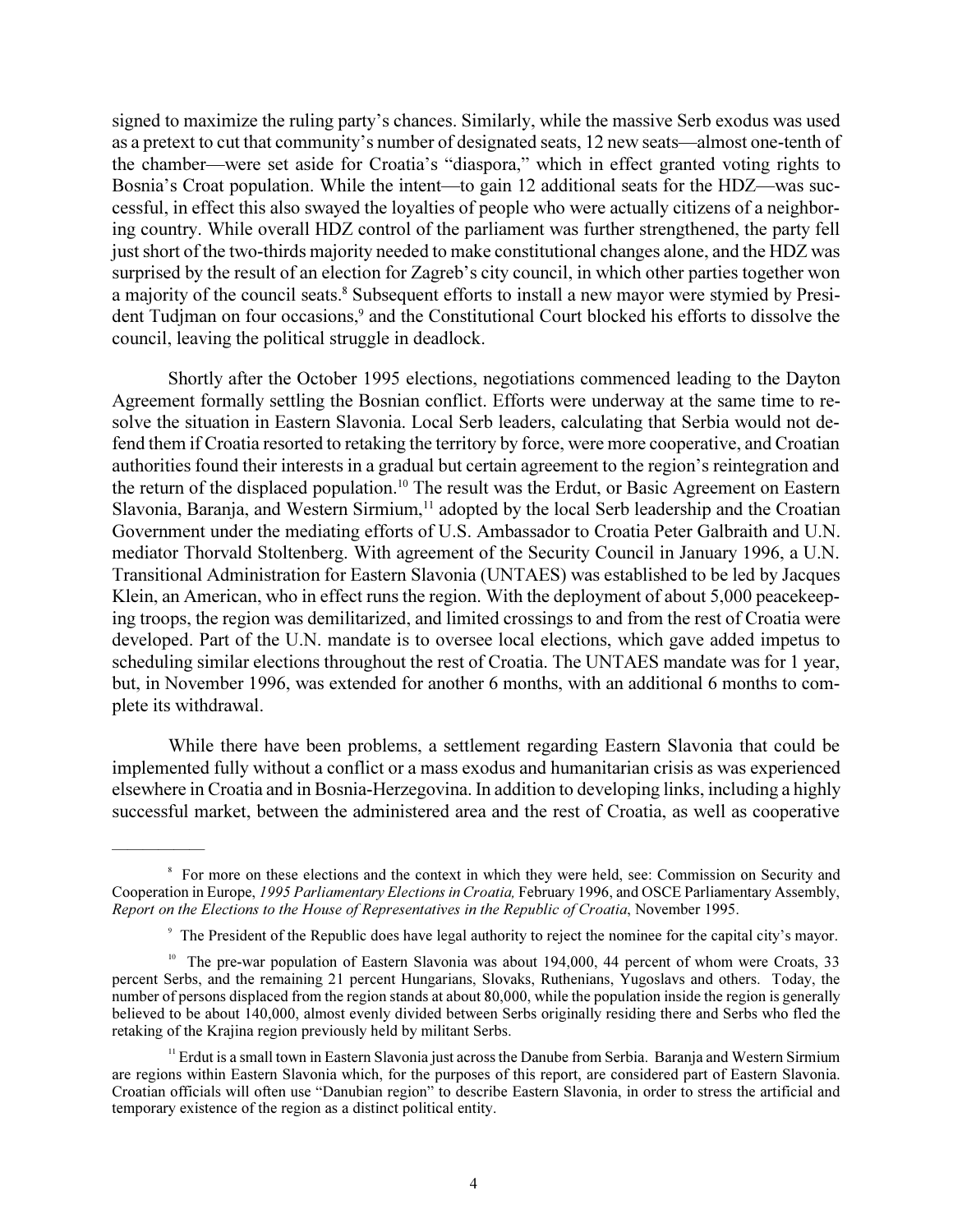arrangements in the police force, continuous dialogue produced results regarding citizenship and property issues. Displaced Croats still could not return permanently, and some Croatian police were harassed when brought into the region. On the other side, sudden visits by senior Croatian politicians, including President Tudjman, irked local Serbs, and those Serbs currently in Eastern Slavonian region who might want to return to their original homes elsewhere in the country found Croatian authorities less accommodating. Croatian authorities also complicated matters with lists of persons wanted for committing war crimes during the conflict in Eastern Slavonia, starting with a long list that was subsequently whittled down at the request of UNTAES. The list has always excluded persons who would be subject to arrest for crimes committed elsewhere. This effort had a chilling effect on whatever Serb enthusiasm for reintegration existed.<sup>12</sup> Still, as elections approached, at least 90 percent of the Serbs who had been residing in the region remained; the massive exodus feared had so far been avoided.

## **THE ELECTIONS**

 $\overline{\phantom{a}}$ 

On February 12, President Franjo Tudjman formally proclaimed that elections for the House of Counties of the Croatian Sabor and for country and municipal councils were scheduled for April 13. Political parties seemed to have had ample time to prepare for the elections, especially since a preliminary announcement more than a month earlier had indicated election day might be as early as March 16. In addition, it was clear early on that elections had to be held in Eastern Slavonia, and Croatia would want countrywide elections at the same time to make clear that Eastern Slavonia was not a separate political entity within Croatia, but a U.N.-administered area consisting of two, preexisting counties.<sup>13</sup>

The House of Counties has 63 elected seats, with each of the 20 counties given 3 seats and the city of Zagreb 3 seats. For each county and municipal council, one quarter of the seats would be filled by candidates running in a majoritarian system, with the one getting the most votes winning.<sup>14</sup> The remaining seats would be selected according to a proportional system of votes for political parties. This meant that, across the country, voters would have five ballots, except in Zagreb, where local elections were only for the city council and voters would therefore only have three. Those persons who were displaced would receive all the ballots for their original locality at specially designated polling stations, while those in the military or merchant marine would be entitled to vote only for the House of Counties. No absentee balloting was permitted, avoiding the great controversy which occurred in both 1992 and 1995.

This method of balloting, and the ballots themselves, seemed to be clear to the voters, and the Central Electoral Commission seemed intentionally to choose colors for the ballots, which avoided any appearance that the voter's choice was being influenced. The only real complaint from political parties regarded the proportional ballots, where each political party's name was accompa-

<sup>&</sup>lt;sup>12</sup> For a critical review of the lists of war crime suspects, see: Human Rights Watch/Helsinki, *Croatia: Human Rights in Eastern Slavonia During and After the Transition of Authority*, April 1997.

<sup>&</sup>lt;sup>13</sup> Eastern Slavonia's Serb leaders had sought to establish Eastern Slavonia as a political entity, but Croatian authorities steadfastly refused to abandon the principle that the region consisted of two counties that were occupied by force in 1991.

<sup>&</sup>lt;sup>14</sup> Elsewhere, such races are complicated by requiring the winner to receive over half the votes, forcing a second round between the two leading candidates one or two weeks later,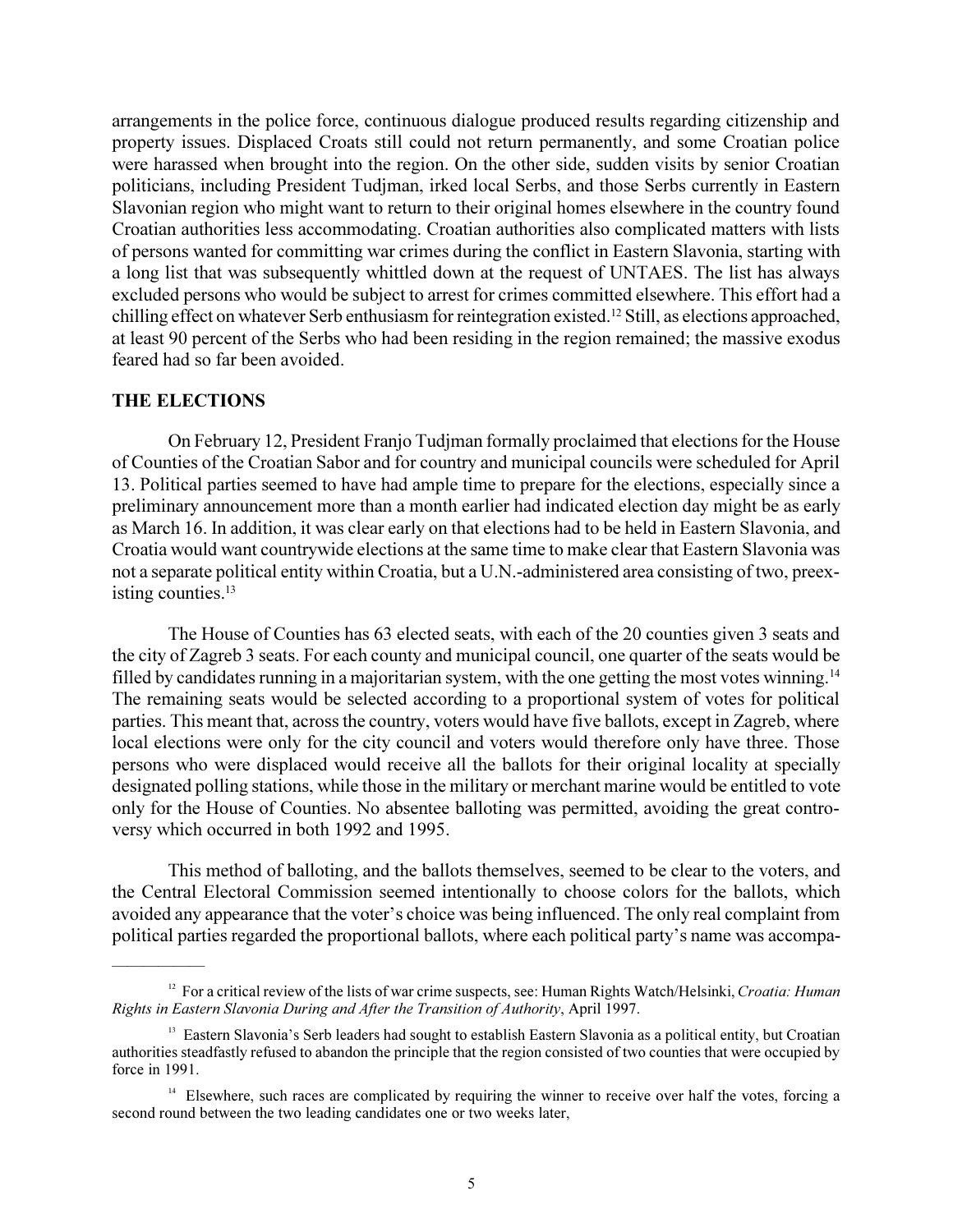nied by the name of the head of its list. Freedom to choose that name permitted the HDZ to place the name of the country's president, Franjo Tudjman, on the ballot, which opposition parties claimed would confuse voters into thinking they were voting in a presidential race. Election officials claimed that the purpose was really to clarify for the voter which party was which (since many parties have similar names and are often referenced only by their acronym). While the opposition's claim may be exaggerated and that of the election officials may have some validity, it was clear by the campaign that voters were being swayed into viewing their choice for local councils as a referendum on the country's leadership.

 A lesser complaint regarded alleged gerrymandering. The Croatian authorities were accused of gerrymandering to the benefit of the HDZ around the Dalmatian port city of Split, while the Croatian authorities accused the UNTAES of doing this to the benefit of the Serb voting population. Whether or not these claims were actually true, neither was raised with forceful objections.

Croatia, like other countries in the region, suffers from a plethora of political parties. There are over 60 registered, and almost one-third of them participated in these elections to one degree or another. Even among the major political parties, there are several whose actual ideological differences seem negligible. Stemming the confusion, the major opposition parties coalesced into two main coalitions for the House of Counties races, and virtually all major parties, to varying degrees, jointly supported specific candidates in local elections. The most prominent were:

*The Croatian Democratic Union (HDZ):* The ruling party in Croatia since 1990. Starting more as a mass movement under the leadership of Franjo Tudjman to defeat the League of Communists of Croatia which for over 4 decades held a monopoly of power, the HDZ's power has been enhanced by the struggle to achieve independence. This, in turn, has helped the HDZ avoid rifts which have broken up similar mass parties elsewhere in the region, although its success to some extent has relied on its ability to develop a type of patronage system which rewards loyalties with desired economic and political positions. As a result, the HDZ has almost supplanted the government in its influence in Croatian society. The only major split occurred in 1994, when Stjepan Mesic and Josip Manolic, two powerful figures in their own right, broke from Tudjman over the latter's acceptance the year before of policies which encouraged a conflict between Bosnian republic forces and militant Bosnian Croats. While united, today the HDZ seems to consist of two distinct groups, nationalists and technocrats, which could lead to further splits as the political situation in the country normalizes.

*The Croatian Social Liberal Party (HSLS) and the Croatian Peasants Party (HSS):* Leading opposition parties that formed a coalition for the 1997 elections. The HSLS has been the leading party in opposition to the HDZ in recent years but has failed to make a major challenge except in certain local elections. Its members, led by Vladimir Gotovac, include many of the politically liberal intellectuals in Croatia, but the conflict and occupation of parts of the country compelled them to adopt certain nationalist stands to maintain credibility with the population. The HSS, led by Zlatko Tomcic, is a smaller and more conservative party, with a solid base among the rural population. Its anti-Communist positions helped prevent a wider coalition which would have included the former Communists.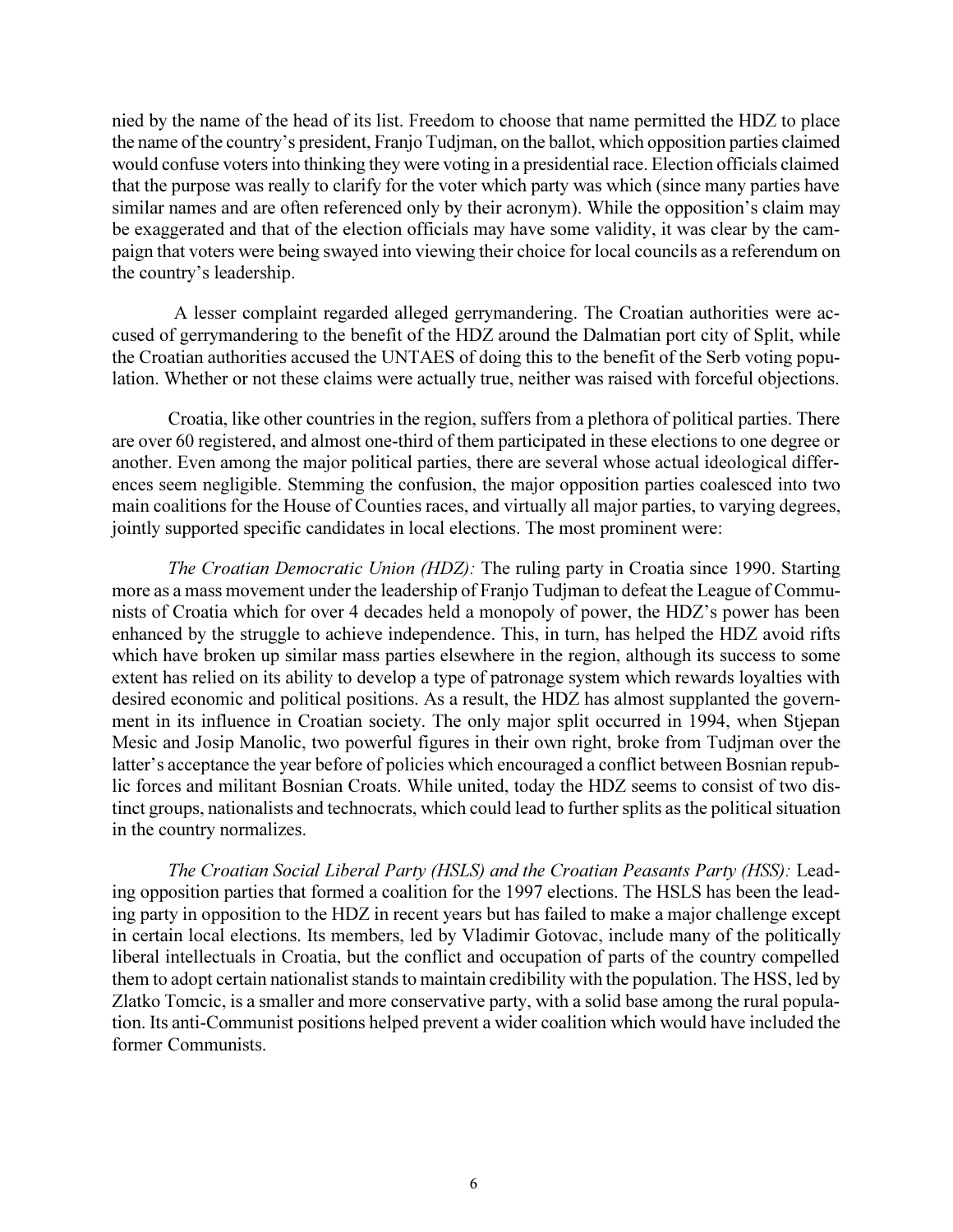*The Social Democratic Party (SDP), the Croatian Peoples Party (HNS), and the Croatian Independent Democrats (HND):* Another principal coalition in opposition to the HDZ. The SDP is the direct successor to the League of Communists which held absolute political power from 1945 to 1990. In many respects it has genuinely reformed as a party under the leadership of Ivica Racan, especially as many abandoned it to join the HDZ to save their careers. Its undemocratic heritage, however, has been difficult to overcome, especially as the major purge of liberals from its ranks and the crackdown on the "Croatian Spring" in 1971 by Yugoslavia's Communist dictator, Josip Broz Tito, remains a vivid memory. Perhaps more negative than its ideological past is its Yugoslav past, which prevented it, during the period of conflict and occupation, from making a comeback similar to former Communist parties in other East-Central European countries. With growing normalization, however, it is experiencing a resurgence, drawing new supporters especially from younger voters. The HNS, led by Savka Dabcevic-Kucar, previously vied with the HSLS as the leading party in opposition to the HDZ, with personalities keeping the two apart more than ideology and therefore simply dividing those willing to vote for alternatives to the HDZ. It has since become much less influential. The HND is the party formed by Stjepan Mesic and Josip Manolic, colleagues of President Tudjman who broke from the HDZ in 1994. While the founders are respected personalities, the party has failed to draw many supporters from the HDZ or other parties, making a coalition the most logical path for gaining power.

*The Independent Serbian Democratic Party (SDSS):* For the elections in Eastern Slavonia, various political parties among the Serb population cast aside their differences and united in a single party for the elections, so as not to divide their ethnic vote and hence lose more power to the displaced Croat vote (most likely for the HDZ) than necessary. The SDSS, led by Borislav Stanimirovic, represented the dominant position of the Serbs to cooperate in the elections and seek some accommodation with Croatia, rather than resist reintegration and face a new military confrontation they likely would lose.

A few other parties, though less important nationally, held the possibility of making gains in some of the local races. They include the Action of Social-Democrats of Croatia (ASH), the Croatian Christian Democratic Union (HKDU), and the Croatian Party of Rights (HSP), which generally represent more definite positions to the left and right of the political spectrum than the larger parties. Certain regional parties also are of importance and popularity in their promotion of local autonomy, including the Istrian Democratic Assembly (IDS), the Primorska-Goranska Assembly (PGS), and the Christian Democrats of Medjimurje (KDM).<sup>15</sup> A Serbian Peoples Party (SNS) also participated, especially seeking support of Serbs outside of Eastern Slavonia.

During the campaign period, there were few problems for political parties wishing to hold rallies or engage in other events designed to generate support. Even in Eastern Slavonia, Croatian political parties, including the HDZ, were permitted to have public events, albeit with specific rules, and the rallies were conducted without major incidents. The Croatian Party of Rights, how-

<sup>&</sup>lt;sup>15</sup> Istria is a large peninsula and county on the northeast Adriatic coast. Primorska-Goranska is a region and country next to Istria and the border with Slovenia. Medjimurje is a region and county in the far north near the border with Slovenia and Hungary.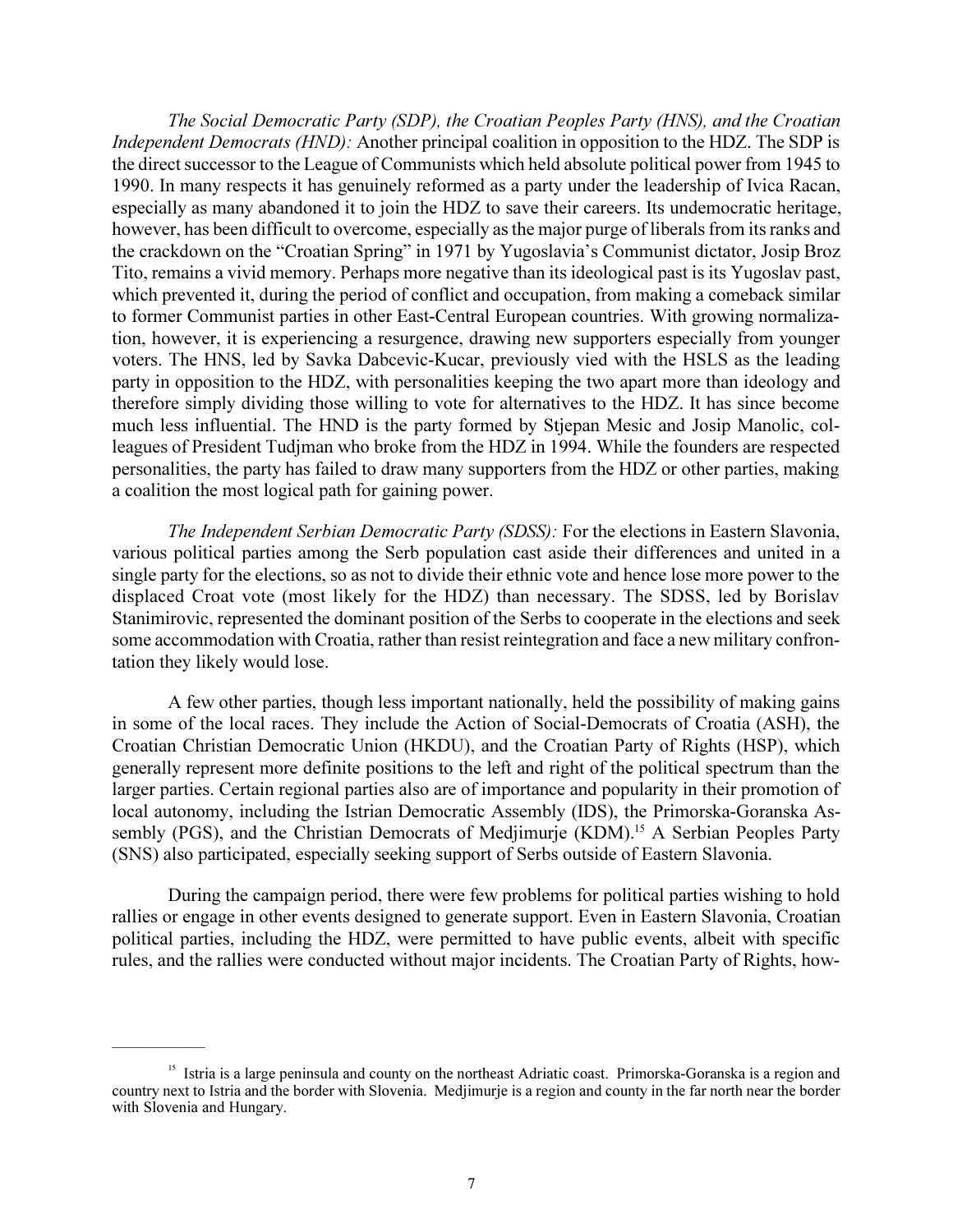ever, campaigned among Croats displaced from the region using an inflammatory flier that claimed each vote for it meant one fewer "chetnik" in Croatia.<sup>16</sup>

Opposition parties seemed to have slightly improved access to billboards for larger campaign posters than was the case in 1995, with a private company erecting many new billboards. Payment for such advertising was expensive, and the HDZ had more funds to devote to their use. Campaign posters appeared on building walls, trees and other public spots, although seemingly in fewer numbers than previously. Some party supporters advertised by driving around in decorated cars, and the Croatian Peasants Party used an airplane to carry its banner in the air around Osijek. The HDZ, fearing loss of popularity, engaged in negative campaigning that would not likely have been permitted for other political parties. Included among its posters, for example, was a picture of a young college student being hauled away by two disheveled police officers, in black and white except for the bright red star on the officer's caps, attempting to smear the SDP by insinuating it advocates a return to the days of Yugoslavia and Communist rule.

The media was more problematic. Legally, the state-run television and radio are obligated to grant equal time to all political parties, and did. Coalitions, however, were originally treated as one party, in effect limiting the message of their constituent parties as a result of their decision to work together. Lower courts sided with the decision of the Central Electoral Commission, but it was overturned by the Constitutional Court. Nevertheless, the attempt to dilute the stronger opposition parties in the mix of lesser parties indicated that election officials could not be counted upon to perform their duties impartially.

Beyond the campaign advertisements of the political parties, actual news coverage is usually where impartiality is more likely to appear. According to the Croatian Helsinki Committee for Human Rights, which has extensively monitored the media coverage of the campaign, the ruling HDZ received from 60 to 75 percent of the news reporting on the activities of political party candidates on the evening television news coverage, while the main opposition parties rarely received more than 2 percent. Other political programming indicated similar biases, albeit to a somewhat lesser degree. Watching British television coverage of the campaign taking place at the same time for national elections in the United Kingdom revealed how far Croatian media still needs to advance.

The same generally applies to state-run radio. There are alternative radio stations, including Radio 101 in Zagreb, but their range and number have been limited. Nevertheless, Radio 101's broadcasts were sufficiently critical to cause the authorities to attempt to close it in late 1996, prompting a major demonstration in the Croatian capital. While the authorities withdrew, at the time of the April 1997 elections the station continued to face problems, such as being told to relocate its transmitter to a location where its broadcast range will be further circumscribed. This action was not specifically related to the media coverage of the campaign, but the continued attacks on those media outlets expressing criticism of the regime, both blatant and subtle, cannot help but give pause to those reporting on election developments.

 $\overline{\phantom{a}}$ 

<sup>&</sup>lt;sup>16</sup> "Chetniks" were Serb forces formed in the Serbian kingdom during the 19th century, as well as anti-fascist fighters supporting the reinstallation of the Serb monarchy to Yugoslavia during World War II who were subsequently defeated by the Communist Partisans of Josip Broz Tito. Today, some militant Serbs claim the name, but Croats, Bosniacs, and other non-Serbs in the region often use the term derogatorily for Serbs as a whole.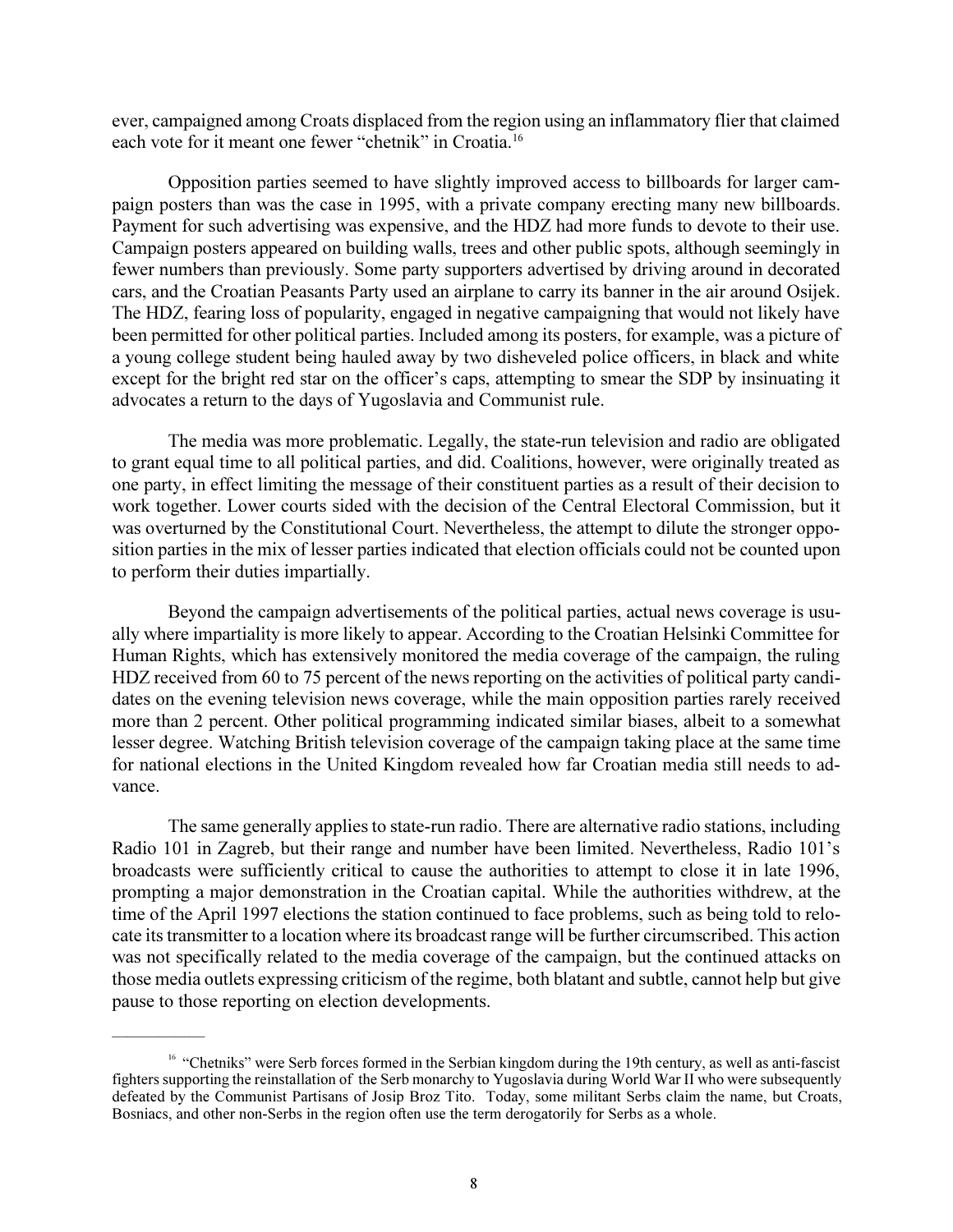The print media has a greater degree of diversity, and editorial boards reflect different ideological views and political preferences. Some Croatian newspapers frankly admit that their articles reflect a government point of view. Croatian print media should not be viewed in a vacuum, however, as this would ignore the long-term effects of bringing newspapers and magazines critical of the government under the control of HDZ supporters. Several independent newspapers and magazines, most notably *Slobodna Dalmacija,* have been absorbed by HDZ supporters. Publications which have maintained their independence the longest are those that are less serious, of which the satirical tabloid *Feral Tribune* is the best example. The result is that, for the 1997 elections, only one newspaper, the Rijeka-based, *Novi list*, seemed to treat the ruling and opposition parties objectively. Newspaper coverage of opposition parties, however, is less severely biased than television news coverage.

All campaigning and campaign coverage was supposed to end 24 hours before the elections, but Radio 101 sources claimed there were three violations of the "election blackout," two of which were television programs showing HDZ candidates or rallies, and one newspaper article attacking opposition party leaders.

For Eastern Slavonia there is not much diversity in political life, and the campaign period was less like an election than for a referendum, since voting was tantamount to accepting reintegration into Croatia. In short, even the international community was less interested in how free and fair the procedures were as in simply getting through the elections successfully, with an outcome that permits the process of reintegration begun by the Erdut Agreement to continue. Serb political leaders debated vigorously about whether to encourage a boycott of the elections or to encourage full participation. Even the week before the elections, it was not entirely clear what would happen. But, if the Serbs voted on election day, there were no real competing alternatives to the SDSS. While it is difficult to scrutinize the campaign period in Eastern Slavonia the same as elsewhere in Croatia, clearly future elections should allow for greater diversity among Serbs and tolerance of their parties and politicians by Croats as they reintegrate into Croatia.

On election day, the polls opened at 7:00 a.m., and were to remain open for 12 hours, after which the ballots were counted and sent, along with the tabulations and other information from the polling committees, to the local Electoral commissions. The local commissions would announce the results of the county and municipal races while the Central Electoral Commission was mandated to tabulate and announce the results for the House of Counties. In Eastern Slavonia, general confusion regarding changes in procedure caused delayed openings at many polling stations, and even on the second day, when voting was extended there, some opened late. During the night of April 13-14, polling stations were kept secure by UNTAES peacekeepers standing guard.

Polling committee members were selected from the local community and were not to be affiliated with any political party. One may reasonably skeptical about this assertion, but those observed on election day generally performed in a highly professional manner. In addition, two party representatives—one from the ruling party and one chosen from among the opposition parties—were permitted to participate in the proceedings, almost to the point of being committee members themselves. Furthermore, any party fielding a candidates, or group of voters in the case of independent candidates, could have a party observer present at the relevant polling stations. This system was an improvement over that which existed for 1995, when only two observers could be present, although in practice it seemed as if party representatives and observers were not them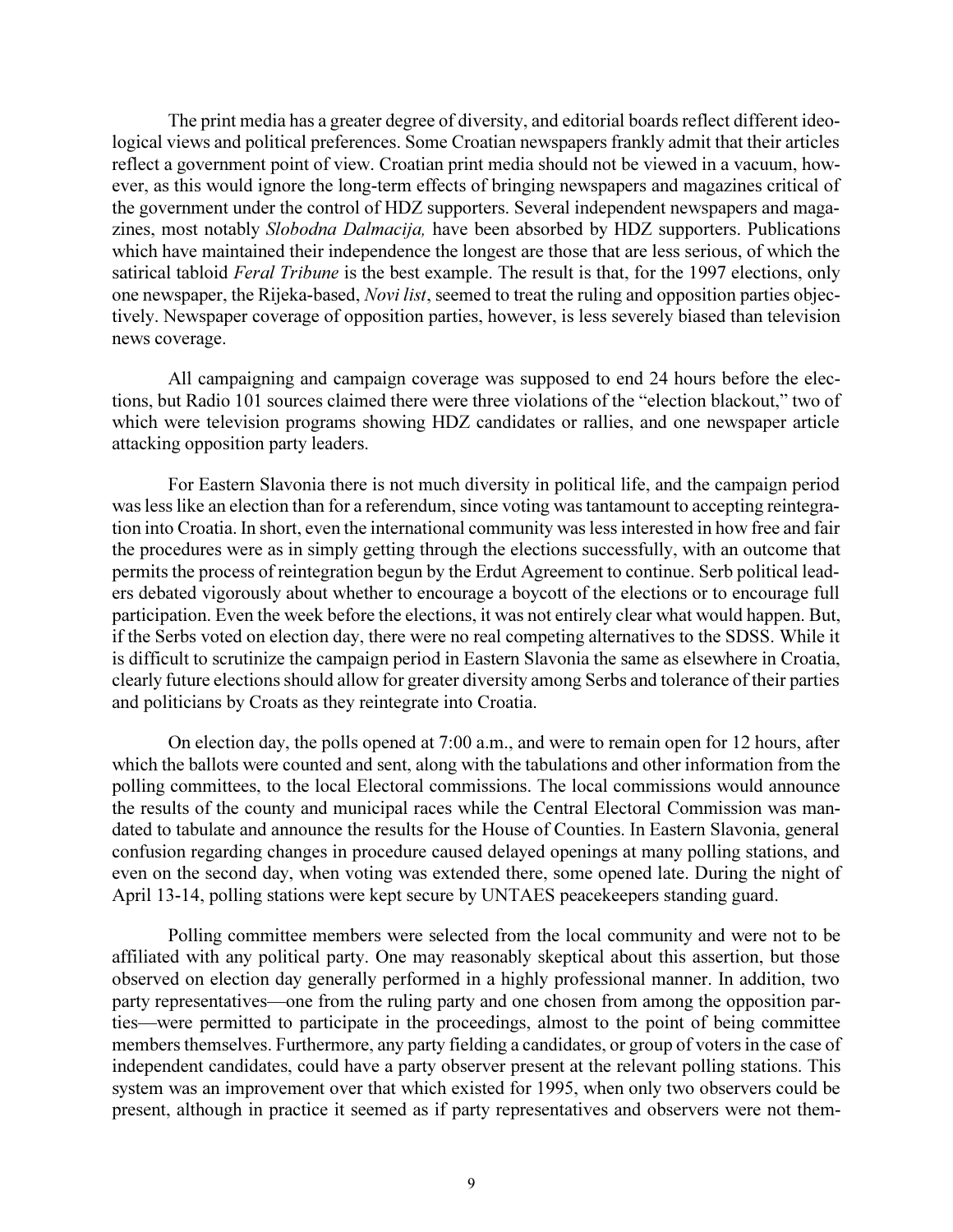selves entirely clear of their respective roles. Nevertheless, the additional openness seemed to give some added confidence to the system.

Non-partisan observers, however, were not permitted, except in Eastern Slavonia, where the U.N. Administrator set the rules. One domestic civic organization, Citizens Organized to Observe the Vote ("GONG" is its Croatian acronym), sought such permission for all of Croatia but was denied, despite urging from the National Democratic Institute for International Affairs, which was assisting the group, the Helsinki Commission and the U.S. Government. While OSCE States have an obligation to invite foreign observers for elections held for national offices, OSCE provisions only declare that domestic observers too "can enhance the electoral process.<sup>17</sup> Nevertheless, those who do not permit them are asked to explain, especially since the building of a civic consciousness among citizens is more difficult than the development of partisan ranks to the political parties in countries undergoing democratic development. The main reason given in this case was space at the polling station. The Chairman of the Central Electoral Commission, Ivan Mrkonjic, claimed that, with the permission given to party representatives and observers, as many as 40,000 individuals could claim the right to be at the polling stations for the entire day, and this figure does not include the polling committees. He added that permitting GONG to observe would open the door for any one of 1,800 non-governmental organizations to seek permission as well. Finally, the Chairman pointed to the law as permitting party observers, implying that other domestic observers would not be permitted, and that the party observers were sufficiently involved to permit adequate observation of the proceedings.

The reality of polling committee sites on election day bore little resemblance to that theorized by the Chairman. Rarely were more than three observers present, usually from the HDZ and one or two leading opposition parties, and space never became so tight that polling committees had to ask observers to leave. Even if such an occasion would arise, they could not reduce the number of monitors to less than five. Thus, there was plenty of space for non-partisan observers. Making matters worse, when GONG members sought to observe the elections from outside polling stations, police in Karlovac, Zagreb and elsewhere demanded that they leave and warned them that they could be detained even if found in front of the building. Since the polling committees made no complaint about the GONG member's presence—and actually intervened with the police to say that they had no complaint—the act of the police entering a polling station site and removing a citizen on their own was the questionable act. At most, the police should respond when summoned by the polling committee or its chair, not on their own volition. The surprisingly hostile attitude of the authorities toward GONG and non-partisan domestic observers more generally was counter to Croatia's OSCE declaration that such observers could enhance the credibility of the process.

The approximately 500 foreign observers experienced no difficulties in observing the elections, except for some obstacles entering Eastern Slavonia. Observers were present under the auspices of the OSCE's Office for Democratic Institutions and Human Rights, the OSCE Parliamentary Assembly, the Council of Europe Parliamentary Assembly, and the Congress of Local and Regional Authorities in Europe. The United States had an official delegation of its own, and sup-

 $\sim$   $\sim$ 

<sup>&</sup>lt;sup>17</sup> Copenhagen Document of the Conference on the Human Dimension of the CSCE (now OSCE), June 1990.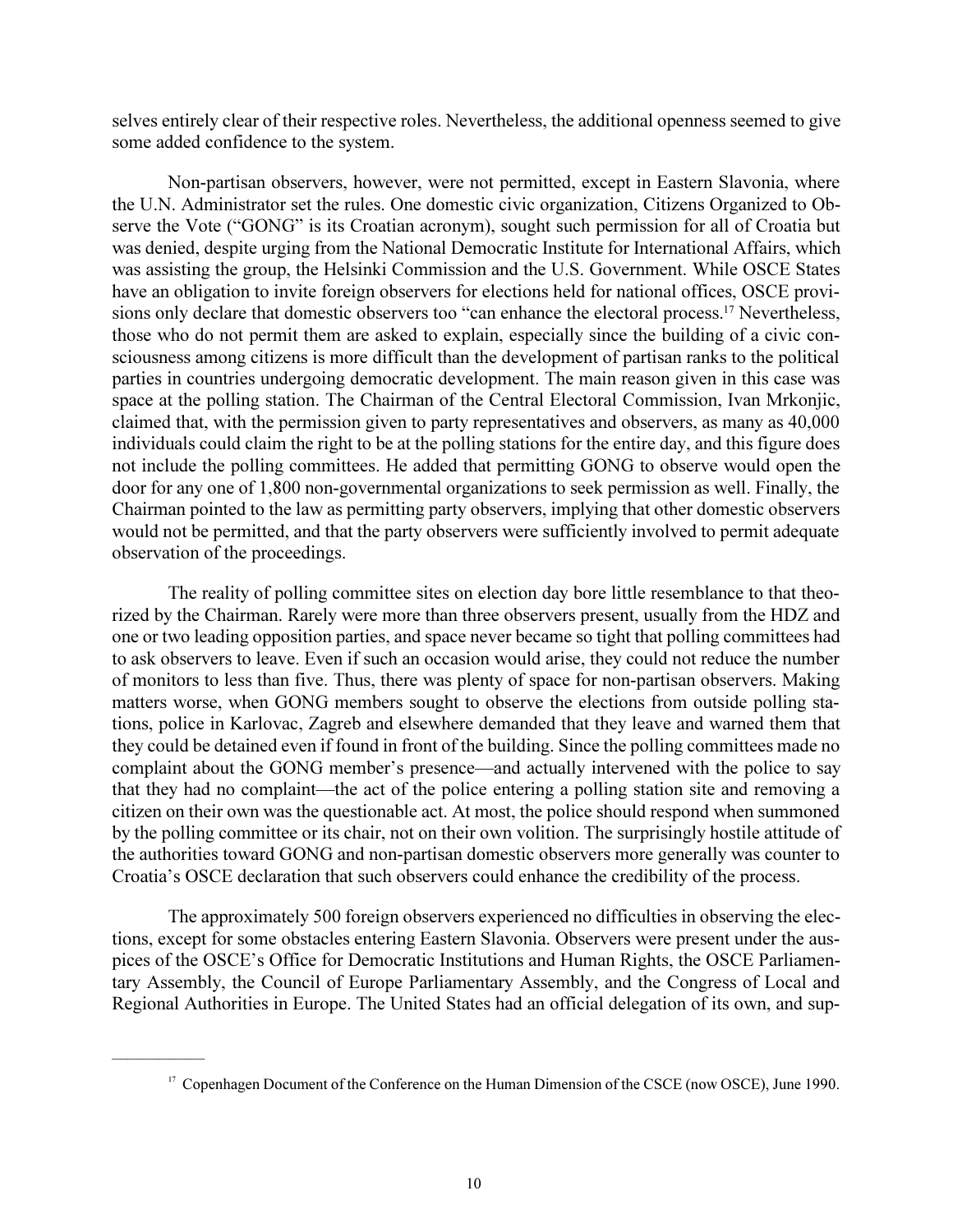plied additional observers from American contingents to the OSCE election supervising effort in Bosnia-Herzegovina. UNTAES also received assistance from a U.N. pool of election observers. Foreign observers concentrated overwhelmingly in Eastern Slavonia and surrounding areas where displaced persons would be voting, somewhat to the detriment of observing the balloting taking place in other parts of the country. Indeed, many analysts pointed to Zagreb as the place needing the most observation, given the closeness of the contest for control of the city council and the implications of the results, despite the fact that capital cities are normally viewed as the least problematic on election day.

The number of voters in Croatia exceeds 3.6 million, and the 7,539 polling stations seemed generally adequate to accommodate voter turnout. Voter registration lists seemed much improved over previous lists, except in Eastern Slavonia, where a special situation prevailed. Excluding very rural areas where voters were few, each polling station had a list of about 1,000 voters, with variations between 50 percent smaller and 50 percent larger than that figure. Of the polling stations observed by the Helsinki Commission observer, the number of people who came to the polling station who were not on the list only once rose above 50 persons, and was actually much less at most other stations. These persons could not vote immediately, but did have the option of going to the municipal authorities—who were working on election day—to receive a certificate entitling them to vote. Almost all originally turned away were reported to have returned later in the day with such a certificate; the lowest return rate was 70 percent. The ease with which people seem to have received the certificate almost brought the process into question; only the vigilance of the local authorities seemed to stand between ensuring those that had a right to vote could do so and giving a certificate to a person already voting at one place permitting him or her to do so at another.

Eligible voters included persons originally from Croatia and Bosnian Croat refugees who had essentially resettled in Croatia, had all intentions of remaining, and had sufficient documentation permitting them to vote. There is nothing improper about this, except to the extent that ethnic Serbs originally from Croatia may have faced a far more difficult time in obtaining their documentation.

In many respects, the registration of Serbs in Eastern Slavonia to vote was a more important act than their actual choice on election day. The Serbs who lived in the occupied areas of the selfproclaimed Republic of Serbian Krajina, whether by choice or not, had refused to register themselves as citizens of Croatia, but the situation in 1997 was vastly different. Many of those who fled Croatia's retaking of occupied territory now wanted to return, and those originally from Eastern Slavonia took the same approach. Throughout 1996, Croatia had not been forthcoming in processing these people, and only a small percentage of people, primarily family reunification cases in which the Serbs did not return to what were the occupied regions, were given documentation allowing them to return. On January 13, 1997, however, Croatia issued a "Letter of Intent" regarding the Serb populations, offering a new chance for reintegration. Included in the Letter was the promise of documentation and an assurance of employment in areas relating to utilities, communications and education, as well as a broader representation of the interests of those from Eastern Slavonia in a Council of Municipalities. Twenty-one administrative offices of the Government of Croatia were established to process applications for documentation.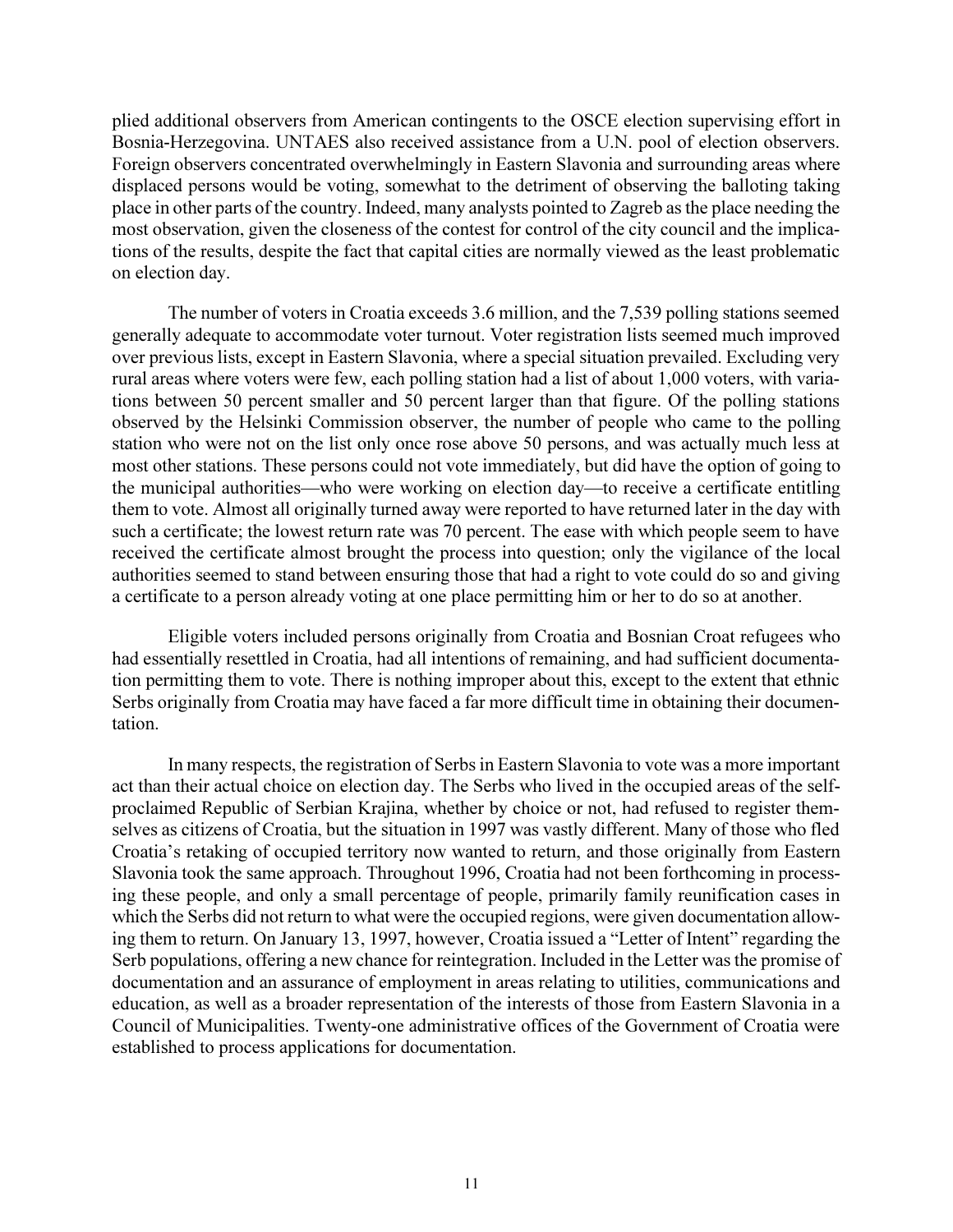The total number of persons registered to vote for elections being held in the region exceeded 130,000; a majority—just under 70,000—were Croats and others who were displaced in 1991, and voted at special polling stations outside the region. Seventy-five polling stations were established in Croatia for this balloting. The remainder—over 60,000 voters—were mostly Serbs originally from the region, most of whom decided to register. About 8,000, however, were Serbs who entered the region before January 1996 and were eligible to vote for offices representing the region. Five times that number might have been eligible to vote but did not register. There were 193 polling stations in Eastern Slavonia. About 1,600 additional Serbs successfully registered to vote for offices in other regions of the country, and had 30 special polling stations available.

While voter turnout across the country was just over 71 percent, with the lowest for any one county being about 63 percent, the two counties which cover Eastern Slavonia had the highest turnouts, together averaging 81.5 percent. Displaced Croats and Serbs from within the region contributed to this figure, reflecting their interest in controlling local governments. The turnout of displaced Croats and other non-Serbs was a high 58,000, but the Serb turnout was exceptionally high at almost 73,000. Unfortunately, the lists of registered voters at polling stations within Eastern Slavonia were not accurate, and the requirement restricting voting only to those on the voters' list was dropped. Voting also had to be extended into a second day to accommodate the volume of voters. While this rightly franchised people who should have been on the lists, the extension created enormous organizational problems, especially in notifying the polling committees, and it also created a strong potential for double voting by individuals. Moreover, had the lists in the remainder of Croatia not been accurate enough to allow all eligible people to vote, allowing some to vote though not on the list while others were denied, would have raised a more general issue of fairness.

Most of the polling stations observed operated smoothly, except in Eastern Slavonia where inaccurate lists, the change in procedures and major shortages of ballots caused a major disruption on the first day. These problems even continued on the second day, including ballot shortages or polling stations receiving the wrong or misprinted ballots. U.N. officials blamed Croatian authorities for many of these problems, especially the insufficient or improper delivery of ballots, and local Serb leaders complained that the irregularities were about to undermine the legitimacy of the elections. Complaints by the Serb Party, the SDSS, about a county electoral commission elsewhere convinced Croatia's Constitutional Court to annul the elections for the city council of Pakrac in Western Slavonia, and new elections were scheduled for that city 2 weeks later.

At polling sites throughout the country, cardboard dividers were available, though not always maximizing privacy, to allow voters secret balloting, but in many cases, people chose not to use them. People were observed voting together as a group. As with previous elections in Croatia, there were no indications that there was an intent to manipulate the result. While Croatian authorities did not m make a concerted effort to educate the population more about their right to secrecy, group or open voting was less prevalent than in previous elections. Similarly, the counting of the ballots was done in an organized manner, albeit with some differences at each polling station. Some polling committees divided ballots for counting instead of working as a committee, creating the potential for intentional alteration of the results or at least a greater likelihood of a miscount. Again, there was no sign that this was an intentional act to manipulate the results, and the practice was not widespread.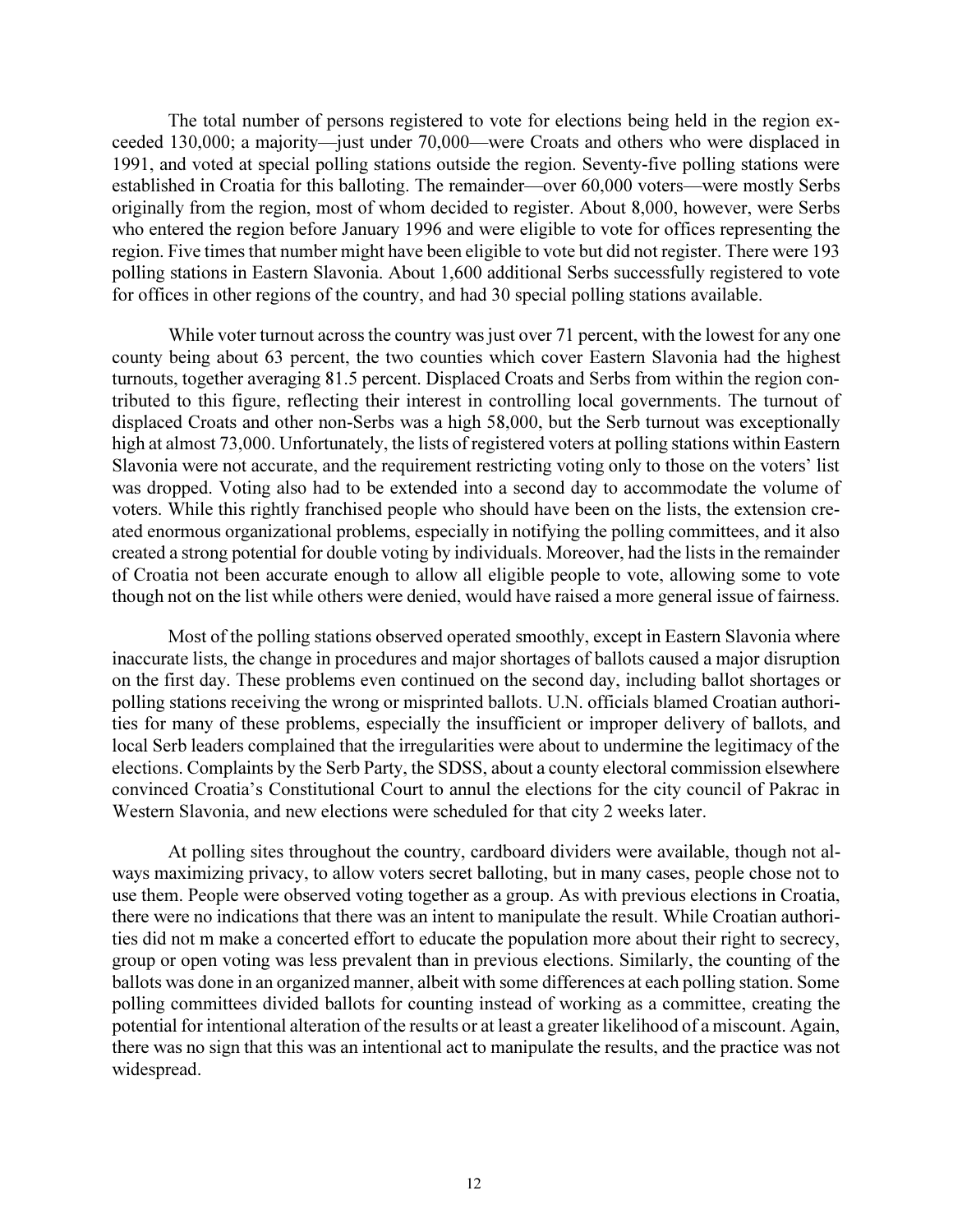## **RESULTS**

The 71 percent voter turnout was normal for Croatian elections, although the actual voting population had changed somewhat from earlier elections. For example, while 70,000 Serbs obtained documentation and voted for the first time in Croatian elections, the diaspora vote of 1995, which totaled almost 110,000 persons (mostly from Bosnia-Herzegovina), were not eligible to vote in this election, either because they had no permanent residency in a county and municipality in Croatia, or because there was no absentee voting for these elections. In addition, the issue of Eastern Slavonia's reintegration, and perhaps a new stress on local issues, encouraged voter turnout and compensated for the absence of nationwide contests.

The results for the House of Counties did not change party representation dramatically from that which has existed since 1993. Representation by the HDZ has increased, and the SDP and the HNS in coalition made a small but significant gain. Both advances came at the expense of the HSLS and the HSS, who had a better combined showing in 1993 when they were not in coalition with each other. The HDZ, in any event retains its absolute majority.<sup>18</sup>

The new seats in the House of Counties are as follows:

The HDZ proved successful at the county and municipal levels as well. It won a majority of council seats in 14 of the 20 counties, plus the city of Zagreb, and received half the seats in another three counties. In municipal races, it won majorities in 57 councils, relative majorities in another 21, leaving only 21 others to the domination of other political parties and coalitions. The Zagreb city council was of particular importance, given the stalemate regarding the selections of a mayor which has existed since 1995. The HDZ won 24 of the 50 seats on the council, permitting them to obtain a majority by drawing in a smaller party with seats. Opposition parties effectively won or kept their majorities in Rijeka, Osijek, Split and Dubrovnik. In Eastern Slavonia, the HDZ won majorities in 17, and the SDSS in 11, of the 28 municipalities.

## **CONCLUSION**

 $\overline{\phantom{a}}$ 

There were areas where improvements had been made in Croatia's electoral process in April 1997, including the transparency of the process, and the inclusion, really for the first time since 1997, of a large segment of the Serb population which had broken away in 1991. The efficiency of the system, particularly in terms of the voter registration lists, was also improved. That said, these improvements were marginal, and were sufficiently countered by a restricted media and stretching of the election rules to the advantage of the ruling party. In the end, the free will of the people, though strongly manipulated, was expressed.

The chaos associated with the balloting in Eastern Slavonia may have no serious long-term effects, as the results were satisfactory to both sides, and the enormous complexities of the accurate registration of very different populations, along with the provision of a secure environment for the

<sup>&</sup>lt;sup>18</sup> In 1993, the President of the republic was entitled to choose five additional members of the chamber. For 1997, this was cut to three, with the other two given to the Serb community to fill as part of the effort to reintegrate Serbs in the country's political life.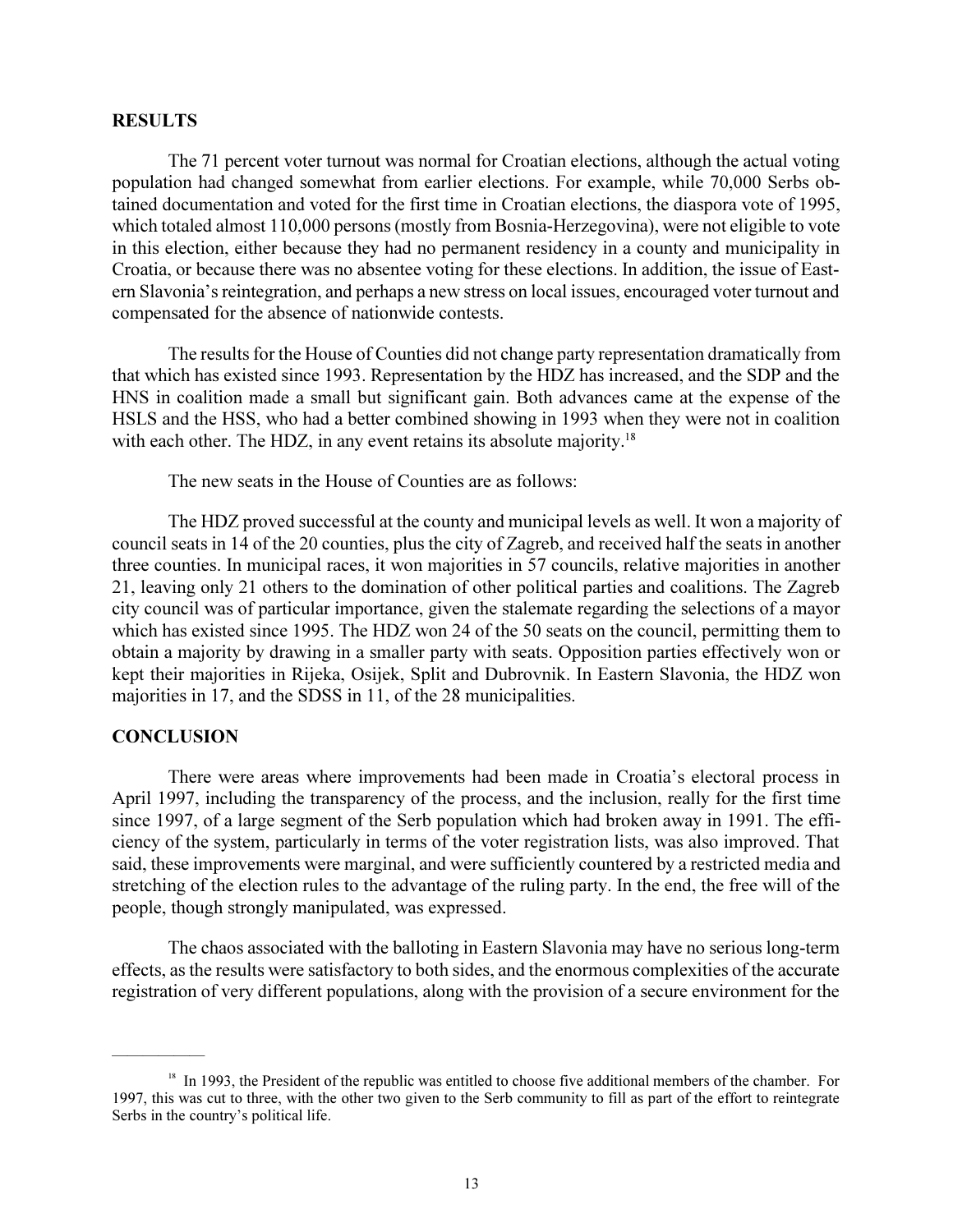participation in the elections, cannot be ignored. Considering the problems with holding the elections in Eastern Slavonia, the international community should be cautioned about the potential for quick progress in further implementation of the Erdut Agreement, especially the return of displaced Croats to the region and the complementary voluntary resettlement of those Serbs not from Eastern Slavonia to their original homes.

 Prior to the April 1997 elections, Vesna Pusic of the University of Zagreb and currently with Georgetown University, told an audience at a Helsinki Commission briefing that the elections are not for the most important positions, but they are important nonetheless "because they come at a time of Croatia's second transition ... from wartime politics to peacetime politics ... and from more of an authoritarian kind of regime with limited pluralism and strong control over the media through ... a negotiated transition, to a democratic type of political system... By negotiated transition, I mean a political change that comes through some basic agreement among all the different political players, and the basic agreement would be that everybody would abide by the democratic rules of the game, that everybody would actually respect election results and democratic procedures... These elections will really show whether all the political players are prepared to enter the negotiated transition."<sup>19</sup>

There is little doubt that this transition is taking place, and the ruling party, the opposition parties and the people generally seem to be conscious of it. Awareness, however, does not translate into preparedness, as Pusic notes, and the transition may in fact be slower than many outside analysts expect. First, the conflict has passed, but its remnants are very much apparent: the gutted buildings, the empty villages, the tens of thousands who continue to be displaced. The segment of the Croatian population that must live in this setting—or anybody who would have to face it daily cannot engage in the enlightened analysis of who did what and why, and where to go from here, if the analysis ignores their own personal victimization. Issues like human rights for all citizens, and social reconciliation for the sake of a better future, are not yet popular campaign themes.

The HDZ, as a result, is undeniably still popular for all its faults, and despite the low opinion the public claims to have of it. Party controls over important aspects of Croatian society demonstrate its ability to sustain itself. The media, for example, regularly paints the process which is, in fact, the reintegration of Eastern Slavonia into Croatia, as one in which Zagreb makes one concession after another. The HDZ has been willing to cooperate in this process beyond most analysts' expectations, but it knows that presenting dark images of the country's Yugoslav past and the struggle for independence makes the present look brighter. The intentional portrayal of Croatian authorities as being pressured by the international community to be conciliatory indicates that the willingness of these authorities to cooperate with the international community is not necessarily genuine.

Perhaps the opposition that claims to want it a transition in Croatian politics needs to be the first to make a transition of its own. As one Croatian newspaper commented, "These elections proved that it is still unknown which party is the second strongest. The HSLS has lost this position, the HSS has never had it, and the SDP has not yet managed to retrieve it."<sup>20</sup> The SDP came out of the April 1997 elections with the greatest gains, a positive sign that its castigation by the HDZ as a

 $\sim$   $\sim$ 

<sup>&</sup>lt;sup>19</sup> Commission on Security and Cooperation in Europe, *The Current Situation in Croatia*, March 21, 1997.

<sup>&</sup>lt;sup>20</sup>Mirjana Kasapovic, "HDZ Triumphant, SDP Successful, HSLS and HSS in Crisis, and HNS Disastrous," *Globus*, April 18, 1997.